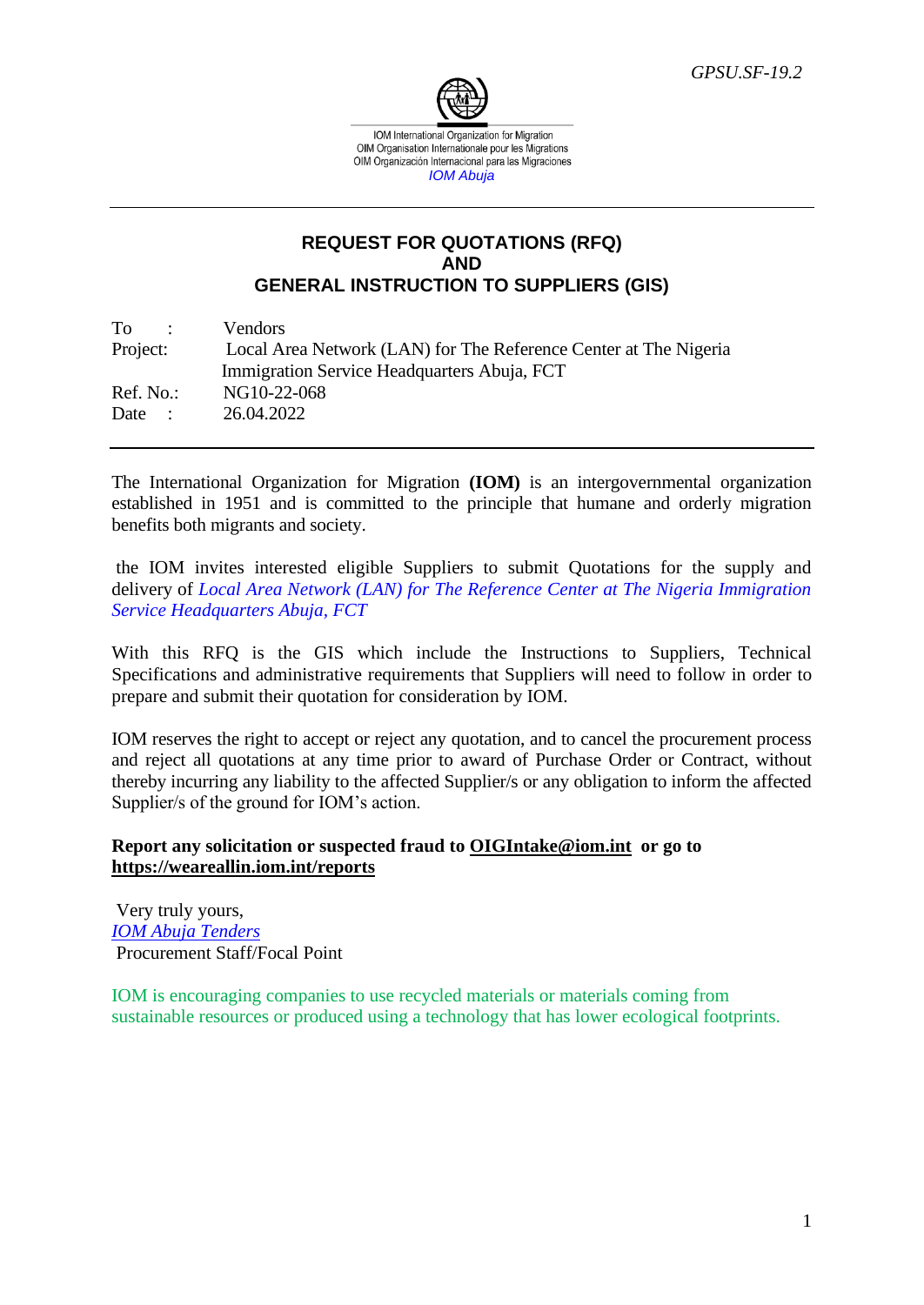# **1. Description of Goods**

IOM request prospective suppliers to submit quotation for the supply and delivery of *Local Area Network (LAN) for The Reference Center at The Nigeria Immigration Service Headquarters Abuja, FCT*

#### *As per the attached BoQ*

# **2. Corrupt, Fraudulent, and Coercive Practices**

IOM requires that all IOM Staff, manufacturers, suppliers or distributors, observe the highest standard of ethics during the procurement and execution of all contracts. IOM shall reject any proposal put forward by Suppliers, or where applicable, terminate their contract, if it is determined that they have engaged in corrupt, fraudulent, collusive or coercive practices. In pursuance of this policy, IOM defines for purposes of this paragraph the terms set forth below as follows:

- Corrupt practice means the offering, giving, receiving or soliciting, directly or indirectly, of any thing of value to influence the action of the Procuring/Contracting Entity in the procurement process or in contract execution;
- Fraudulent practice is any act or omission, including a misrepresentation, that knowingly or recklessly misleads, or attempts to mislead, the Procuring/Contracting Entity in the procurement process or the execution of a contract, to obtain a financial gain or other benefit to avoid an obligation;
- Collusive practice is an undisclosed arrangement between two or more bidders designed to artificially alter the results of the tender procedure to obtain a financial gain or other benefit;
- Coercive practice is impairing or harming, or threatening to impair or harm, directly or indirectly, any participant in the tender process to influence improperly its activities in a procurement process, or affect the execution of a contract

#### **3. Conflict of Interest**

All Suppliers found to have conflicting interests shall be disqualified to participate in the procurement at hand. A Supplier may be considered to have conflicting interest under any of the circumstances set forth below:

- A Supplier has controlling shareholders in common with another Supplier;
- A Supplier receives or has received any direct or indirect subsidy from another Supplier;
- A Supplier has the same representative as that of another Supplier for purposes of this quotation;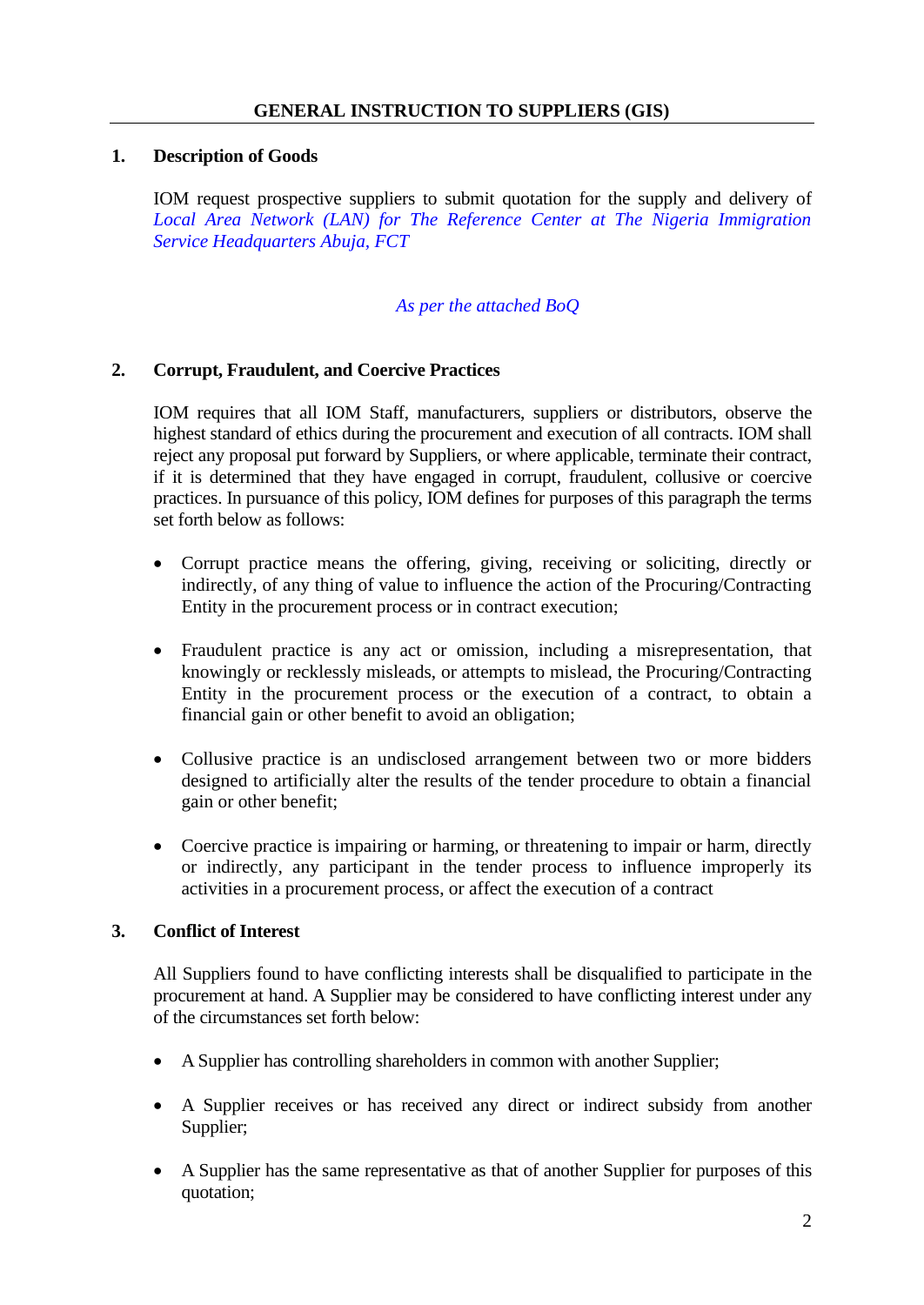- A Supplier has a relationship, directly or through third parties, that puts them in a position to have access to information about or influence on the Quotation of another or influence the decisions of the Mission/Procuring Entity regarding this quotation process;
- A Supplier submits more than one Quotation in this Quotation process;
- A Supplier who participated as a consultant in the preparation of the design or technical specifications of the Goods and related services that are subject of this quotation process.

# **4. Eligible Suppliers**

Only Suppliers that are determined to be qualified shall be considered for award. The Supplier shall fill up and submit the standard IOM Vendor Information Sheet (VIS) (Annex D) and **the declaration of conformity for suppliers to establish their eligibility together with the Quotation.**

#### **5. Cost of Preparing the Quotation**

The Supplier shall bear all costs associated with the preparation and submission of his Quotation and IOM will not in any case be responsible and liable for the costs incurred.

#### **6. Errors, omissions, inaccuracies and clarifications**

The documents and forms requested for the purpose of soliciting Quotations shall form part of the Contract; hence care should be taken in completing these documents.

Suppliers shall not be entitled to base any claims on errors, omissions, or inaccuracies made in the Quotation Documents.

Suppliers requiring any clarifications on the content of this document may notify the IOM in writing at the following address.

#### *[iomabujatenders@iom.int](mailto:iomabujatenders@iom.int)*

IOM will respond to any request for clarification received on or before Tuesday *3 rd May* 2022. Copies of the response including description of the clarification will be given to all Suppliers who received this General Instruction, without identifying the source of the inquiry.

#### **7. Confidentiality and Non-Disclosure**

All information given in writing to or verbally shared with the Supplier in connection with this General Instruction is to be treated as strictly confidential. The Supplier shall not share or invoke such information to any third party without the prior written approval of IOM. This obligation shall continue after the procurement process has been completed whether or not the Supplier is successful.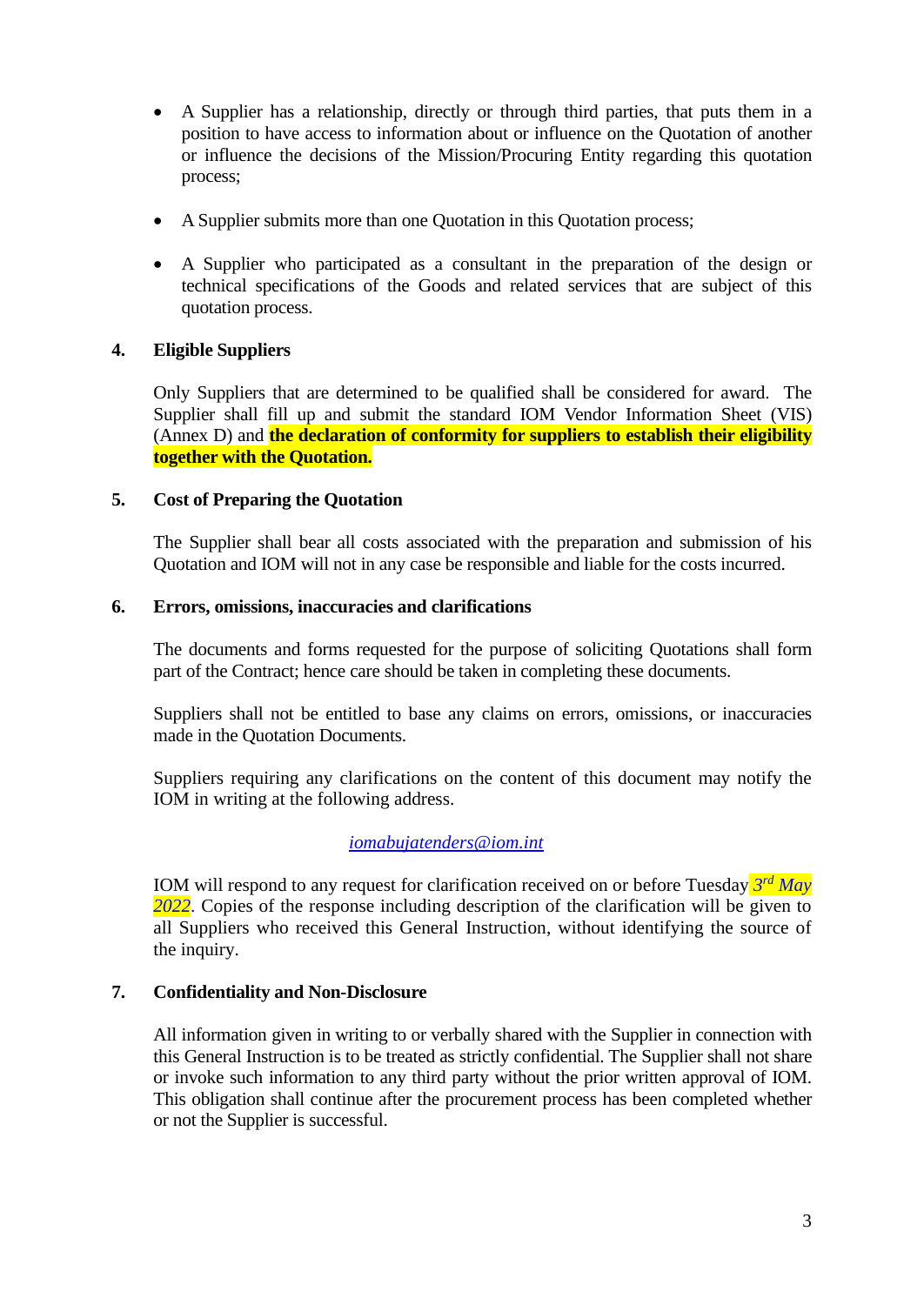# **8. IOM's Right to Accept any Quotation and to Reject any and all Quotations**

IOM reserves the right to accept or reject any Quotation, and to cancel the procurement process and reject all Quotations, at any time prior to award of contract, without thereby incurring any liability to the affected Supplier/s or any obligation to inform the affected Supplier/s of the ground for IOM's action.

#### **9. Requirements**

# **9.1 Quotation Documents**

The following shall constitute the Quotation Documents to be submitted by the Suppliers:

- a.) Quotation Form (Annex A)
- b.) Price Schedule Form (Annex B)
- c.) Vendor Information Sheet (Annex D)
- d.) Proforma Contract<sup>1</sup> or PO Standard Terms and Conditions (Annex E)
- e.) IOM Comformity form for suppliers

Suppliers are required to use the forms provided as Annexes in this document.

# **9.2 Quotation Form**

The Quotation Form (Annex A) and other required documents shall be duly signed and accomplished and typewritten or written in indelible ink. Any correction made to the prices, rates or to any other information shall be rewritten in indelible ink and initialed by the person signing the Quotation Form.

The language of the Quotation shall be in *English* language and prices shall be quoted in Nigerian Naira, exclusive of VAT.

Prices quoted by the Supplier shall be fixed during Supplier performance of the contract and not subject to price escalation and variation on any account, unless otherwise approved by IOM. A submitted quotation with an adjustable price quotation will be treated as nonresponsive and will be rejected.

# **9.3 Validity of Quotation Price**

The Quotation shall remain valid for a minimum period of *30 calendar days*, after the deadline for submission.

In exceptional circumstances, prior to expiry of the period of validity of quotations, IOM may request that the Suppliers extend the period of validity for a specified additional period. The request and the response there to shall be made in writing. A supplier agreeing to the request will not be required or permitted to modify its quotation.

# **9.4 Documents Establishing Supplier's Eligibility and Qualification**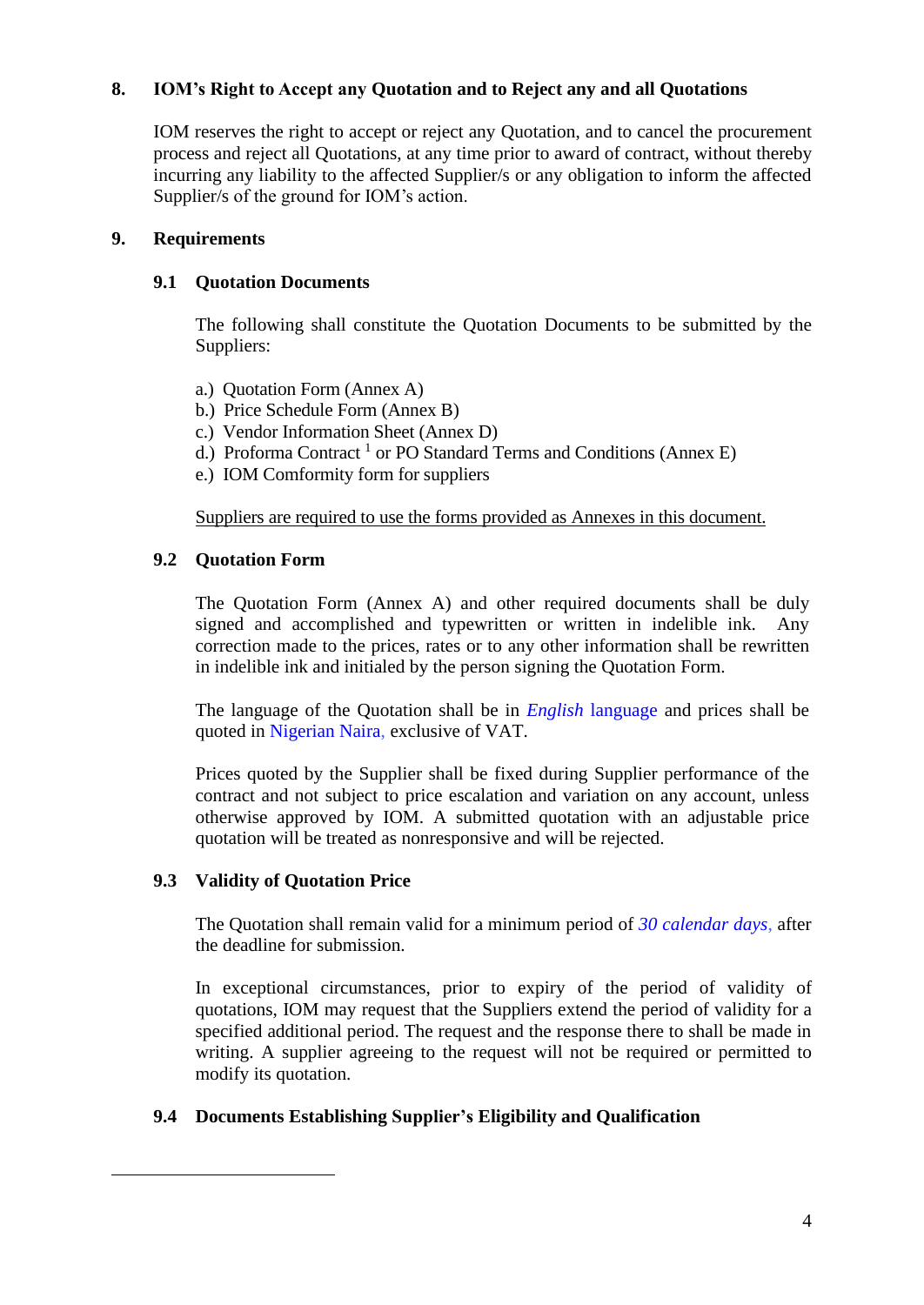The Supplier shall furnish, as part of its Quotation, documents establishing the Supplier's eligibility to submit Quotation and its qualifications to perform the contract if its Quotation is accepted. The IOM's standard Vendors Information Sheet (Annex D) and the conformity form for suppliers shall be used for this purpose.

# **10. Submission of Quotation Documents**

Quotation must be submitted in a sealed envelope. The Supplier must seal the original and copy of the Quotation Documents as stated in item 9.1 (Quotation Documents) and shall be addressed to IOM Abuja, 55 Hassan Musa Katsina Street, Asokoro, Abuja.

Quotation shall be submitted *by hand delivery* to the above address on or before Thursday 5<sup>th</sup> May 2022

- *1.* Late<sup>2</sup> Quotations will not be accepted.
- *2.* Quotations not registered in the bid registry will not be accepted
- *3.* Quotations without the conformity for suppliers form duly signed will not be accepted

# **11. Opening of Quotations.**

IOM reserve the right to conduct opening of Quotations in public or not.

# **12. Acceptance of Quotations.**

IOM is not bound to take an immediate decision on the acceptability or unacceptability of Quotations at the time of their opening.

#### **13. Rejection of Quotations**

Quotation can be rejected for the following reasons:

- (a) the Quotation is not presented in accordance with this General Instruction;
- (b) the Quotation Form or any document which is part of the Quotation Document is not signed;
- (d) the Supplier is currently under list of blacklisted suppliers;
- (e) the Supplier offer imposes certain basic conditions unacceptable to IOM
- (f) the offered price is above the approved budget
- (g) The conformity for suppliers form is not duly signed.

IOM is not bound to accept any offer received and reserves the right to waive any minor defect in an offer, provided, however, that such minor defect (i) does not modify the substance of the offer and (ii) does not change the relative ranking of the Suppliers.

# **14. Evaluation of Quotations**

IOM shall evaluate and compare the Quotations on the basis of the following technical criteria: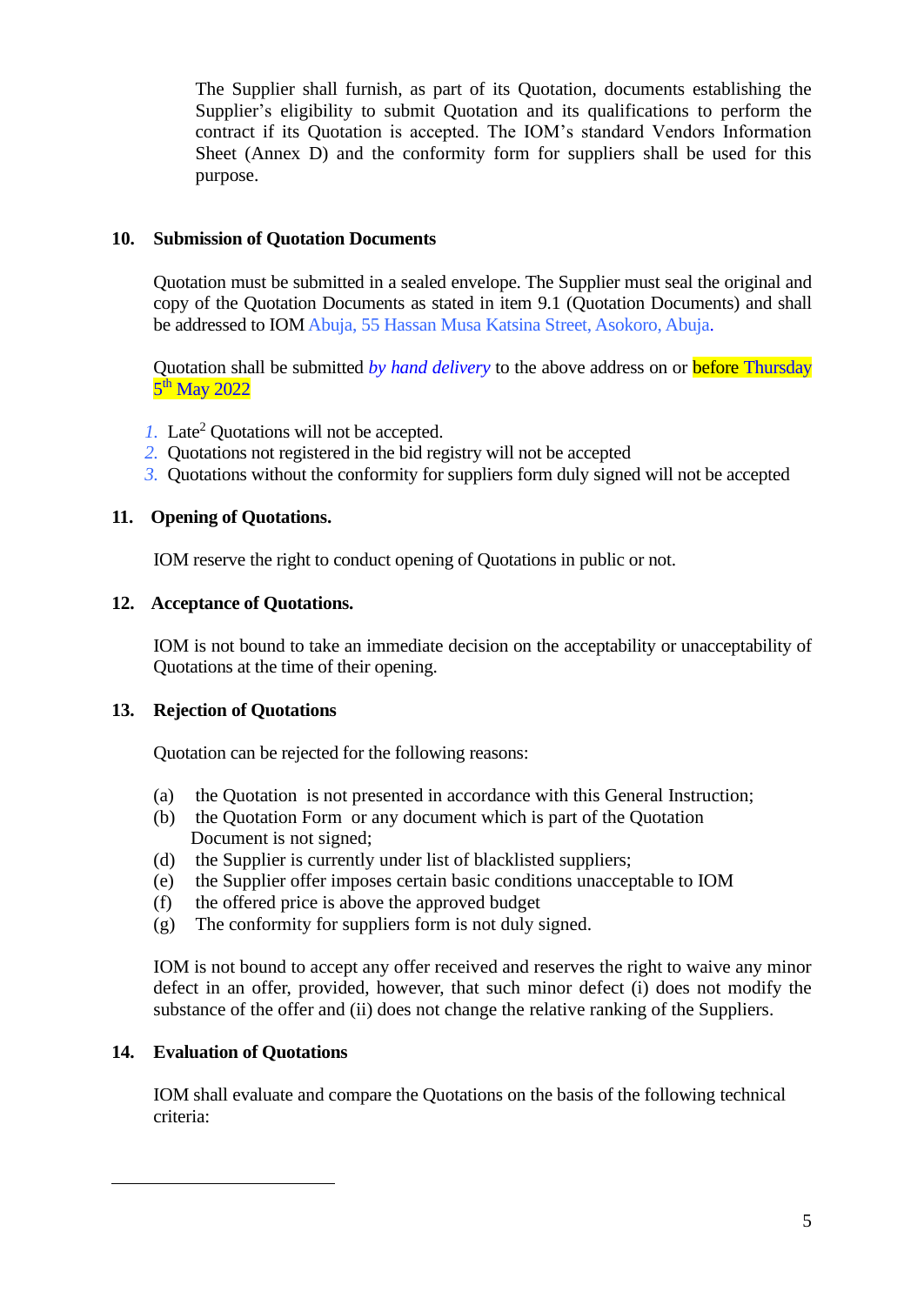|      | <b>COMPETENCIES</b>                                                                                                                                                                                                                                                                                           | <b>MAXIMUM SCORE</b> |
|------|---------------------------------------------------------------------------------------------------------------------------------------------------------------------------------------------------------------------------------------------------------------------------------------------------------------|----------------------|
| i.   | <b>Vendor Experience</b>                                                                                                                                                                                                                                                                                      | 20                   |
|      | Bidder should provide evidence of providing similar service to any<br>reputable organization/company or UN Agency.<br>Vendor provided LAN to a UN organization (20 pts), public<br>organization or INGOs (10 pts), and others (5 pts) not provided (0 pt)                                                     | 20                   |
| ii.  | Technical design & Implementation strategy, workplan and post<br>installation support                                                                                                                                                                                                                         | 60                   |
|      | a.) Bidder should provide a technical design and implementation<br>methodology. Technical design and implementation methodology<br>Provided, well detailed and defined (20 pts) Technical design and<br>implementation methodology Provided but not well detailed or<br>defined (8 pts), not provided (0 pts) | 20                   |
|      | b.) Bidder should provide Specific and detailed workplan. Workplan S<br>10 days (20 pts), > 10<14 days (10 pts), >14 days (5 pts) work plan<br>not provided (0 pt.)                                                                                                                                           | 20                   |
|      | c) Bidder should provide a detailed 12-month post-installation support<br>plan. Provided, well detailed and well defined (20 pts), Provided but<br>not detailed and defined (8 pts), not provided (0 pt.)                                                                                                     | 20                   |
| iii. | Professional staff qualifications and competence for the<br>assignment:                                                                                                                                                                                                                                       | 20                   |
|      | a) Team Leader with evidence of certification in relevant field (10 pts)                                                                                                                                                                                                                                      | 10                   |
|      | b) 2 Team Members with evidence of certification in relevant field (5<br>pts for each submission)                                                                                                                                                                                                             | 10                   |
|      | An offer is declared technically valid and is considered for the<br>financial analysis if it obtains a minimum score of sixty points (60)<br>points                                                                                                                                                           | 100                  |

Arithmetical errors will be corrected on the following basis. If there is a discrepancy between the unit price and the total price that is obtained by multiplying the unit price and quantity, the unit price shall prevail, and the total price shall be corrected. If the Supplier does not accept the correction of the errors, its Quotation will be rejected. If there is a discrepancy between words and figures, the amount in words will prevail.

# **15. Post Qualification**

Prior to award, post-qualification will be carried out by IOM to further determine the selected Supplier's technical and financial capability to perform the contract. IOM shall verify and validate any documents/information submitted and shall conduct ocular inspection of the office, plant and equipment.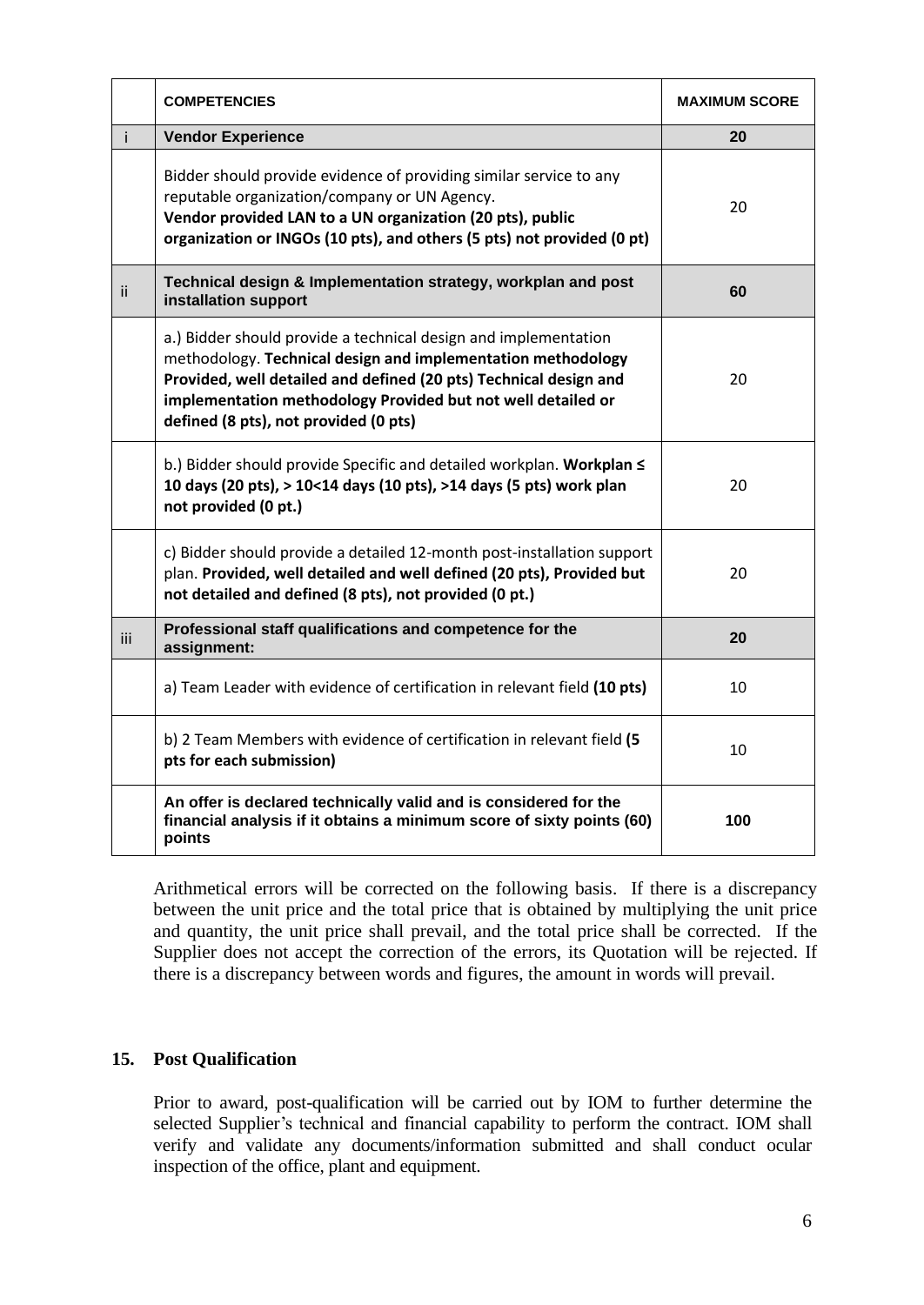#### **16. Award of Contract**

The Supplier that has submitted the lowest evaluated Price, substantially responsive to the requirements of this General Instruction and who has been determined to be qualified to perform the contract shall be selected and awarded the contract.

IOM shall notify the selected Supplier through a Notice of Award. IOM shall also notify in writing, the other Suppliers who were not selected without disclosing the reason for rejection.

# **17. Delivery Site and Period of Delivery**

The goods should be installed at the following delivery site:

*The Reference Center at The Nigeria Immigration Service (NIS) Headquarters Abuja, FCT*

Delivery period shall be within *7 working days* upon signing of the Purchase Order or Contract.

# **18. Liquidated Damages**

If the Supplier fails to deliver any or all of the goods within the period specified in Clause 17 above, a penalty payment of 0.1% of the price of the undelivered goods for every day of breach of the delivery schedule by the Supplier will be requested.

# **19. Payment**

Payment shall be made only upon IOM's acceptance of the goods, and upon IOM's receipt of invoice describing the goods delivered

#### **20. Warranty**

Warranty shall be quoted based on the standard warranties provided by the manufacturer unless specified in the Technical Specifications of this General Instruction. A Warranty Certificate shall be provided by the Supplier.

# **21. Settlement of Dispute**

The United Nations Commission on International Trade Law (UNCITRAL) arbitration rules will apply for any dispute, controversy or claim that will arise in relation to the procurement process.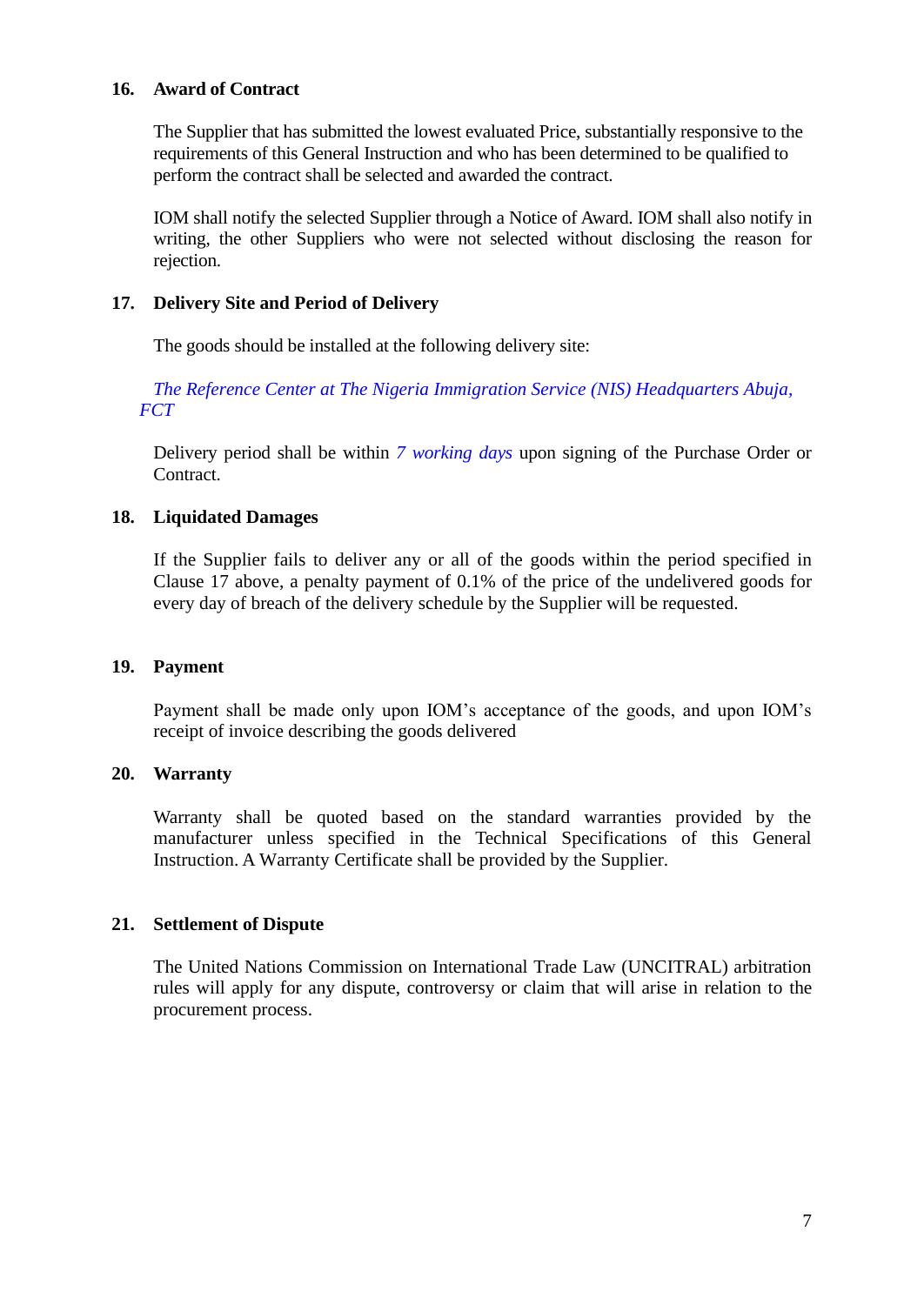#### **Annex A**

# **QUOTATION FORM**

Date : To : \_\_\_\_\_\_\_\_\_\_\_\_\_\_\_\_\_\_\_\_\_\_\_

 $\overline{\phantom{a}}$  , which is a set of the set of the set of the set of the set of the set of the set of the set of the set of the set of the set of the set of the set of the set of the set of the set of the set of the set of th

Having examined the General Instruction for the Supply and Delivery of *Local Area Network (LAN) for The Reference Center at The Nigeria Immigration Service Headquarters Abuja, FCT*, the receipt of which is hereby duly acknowledge, I, representing *[name of company]* offer to supply and deliver the requested goods in conformity with the General Instruction for the total amount of *[total bid amount in words and figures and currencies]* in accordance with the Price Schedule (Annex B) which is herewith attached and form part of this Quotation.

I undertake if my offer is accepted, to deliver the goods in accordance with the delivery schedule set out in the Price Schedule.

I agree to abide by this Quotation for the Validity Period specified in the General Instruction which may be accepted at any time before the expiration of that period.

Until a formal contract is prepared and executed, this Quotation Form, together with your Notice of Award shall constitute a binding agreement between us.

I hereby certify that this Quotation complies with the requirements stipulated in the General Instruction.

Dated this  $\qquad \qquad \text{day of} \qquad \qquad 20 \qquad \qquad .$ 

*[signature over printed name] [in the capacity of]*

\_\_\_\_\_\_\_\_\_\_\_\_\_\_\_\_\_\_\_\_\_\_\_\_ \_\_\_\_\_\_\_\_\_\_\_\_\_\_\_\_\_\_\_\_\_\_\_\_\_\_\_\_\_\_\_\_

Duly authorized to sign Quotation for and on behalf of

\_\_\_\_\_\_\_\_\_\_\_\_\_\_\_\_\_\_\_\_\_\_\_\_\_\_\_\_\_\_\_\_\_\_\_\_ [*name of company*]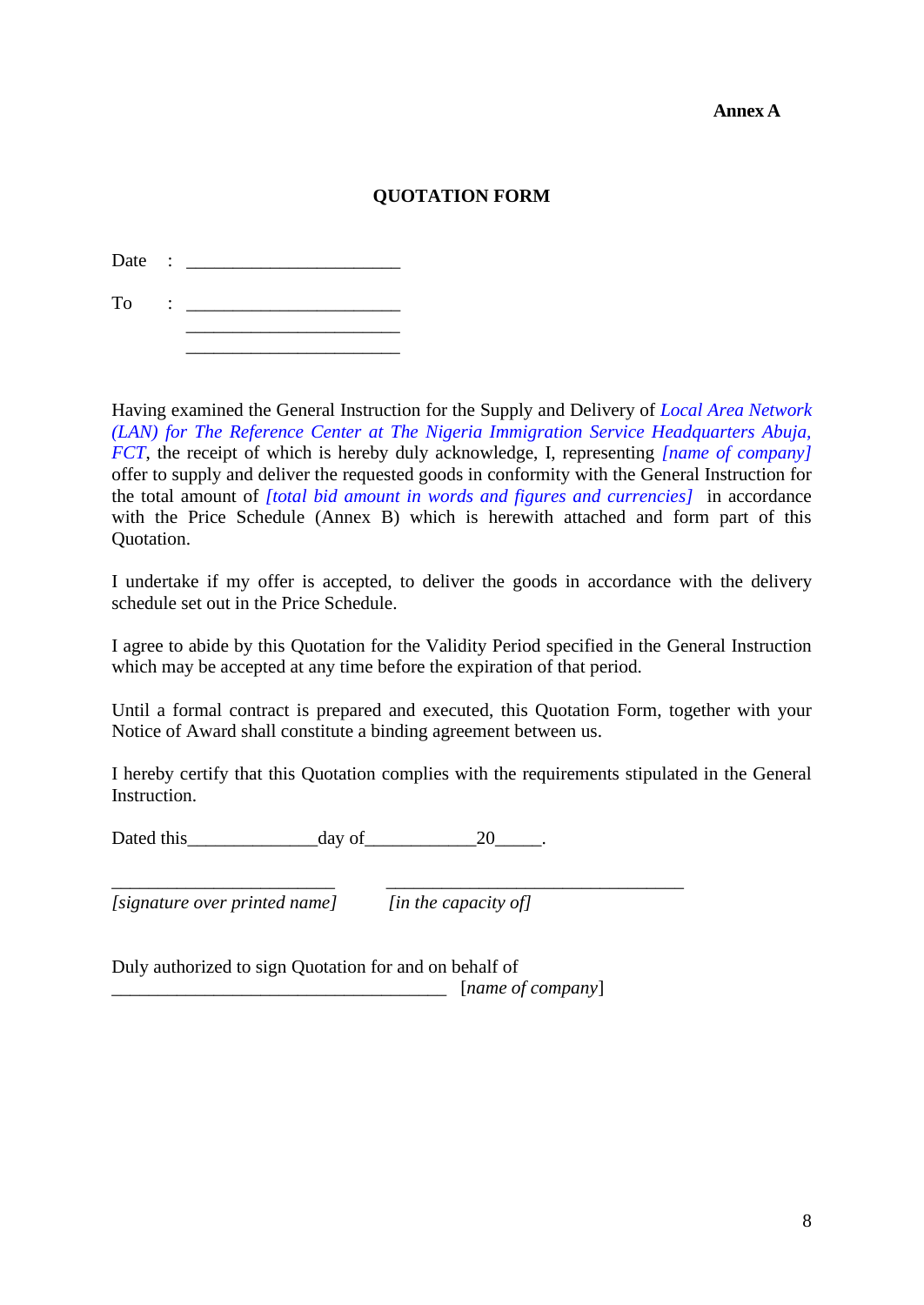#### **Annex D**

# **VENDORS INFORMATION SHEET (VIS)**

*[insert here IOM Standard Vendors Information Sheet (VIS) and other required eligibility requirement if any]* 

# **VENDOR INFORMATION SHEET (VIS)**

| Name of the Company                                                                               |                                                                                                                            |
|---------------------------------------------------------------------------------------------------|----------------------------------------------------------------------------------------------------------------------------|
| Address<br>Leased                                                                                 | Owned                                                                                                                      |
| House No<br><b>Street Name</b><br>Postal Code<br>City<br>Region<br>Country                        | <u> 1989 - Johann Stoff, amerikansk politiker (d. 1989)</u><br><u> 1989 - Johann Stoff, amerikansk politiker (d. 1989)</u> |
| <b>Contact Numbers/Address</b><br>Fax No.<br>E mail Address<br><b>Location of Plant/Warehouse</b> | <u> 2002 - Johann John Stein, mars an deus Frankryk († 18</u><br>$\perp$ Leased l                                          |
|                                                                                                   |                                                                                                                            |
|                                                                                                   | Business Organization $\Box$ Corporation $\Box$ Partnership<br>$\overline{\phantom{a}}$ Sole Proprietorship                |
|                                                                                                   |                                                                                                                            |
|                                                                                                   |                                                                                                                            |
| Nature of Business/Trade                                                                          |                                                                                                                            |
| Manufacturer                                                                                      | <b>Authorized Dealer</b><br><b>Information Services</b>                                                                    |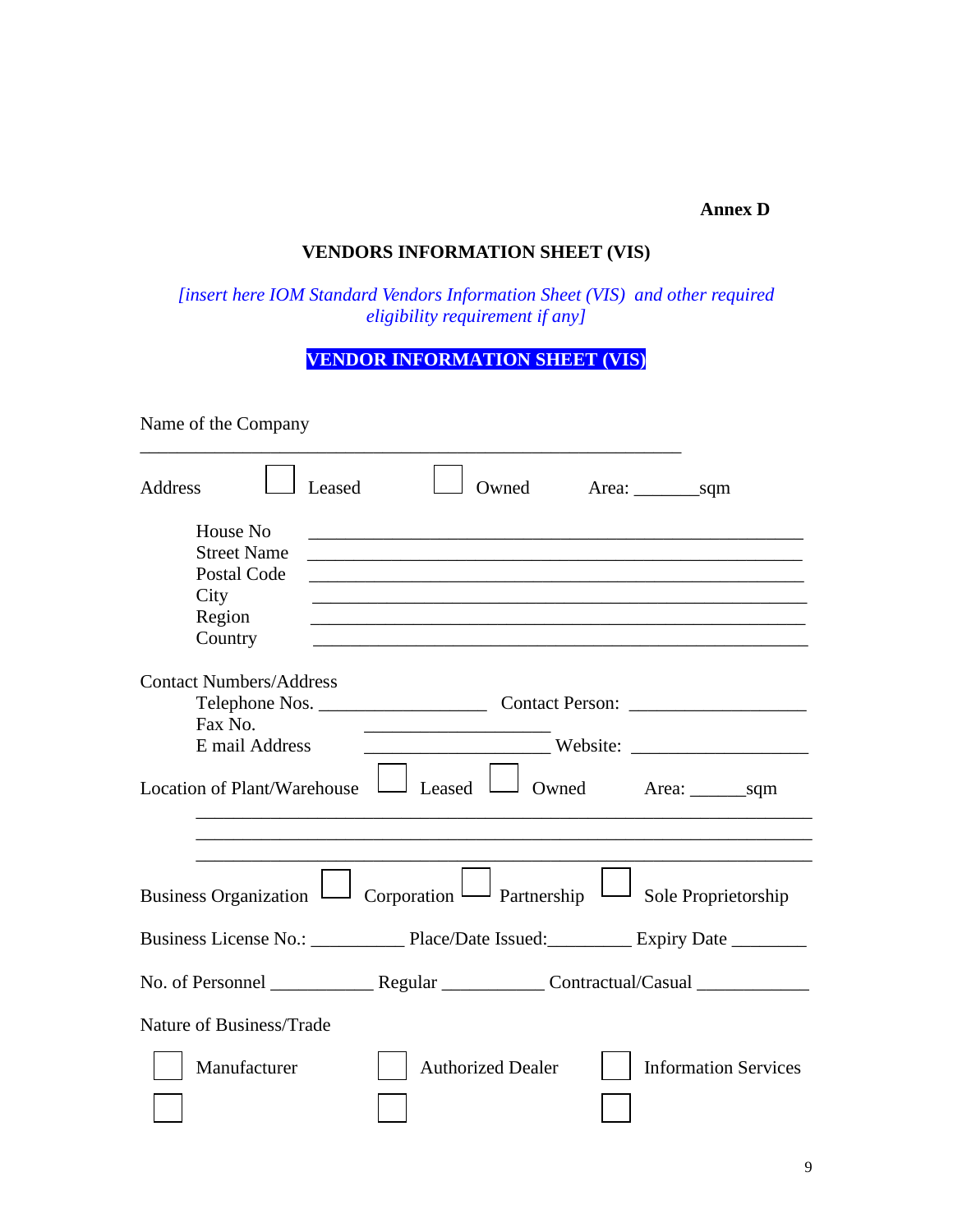| Wholesaler                                                   | Retailer       | <b>Computer Hardware</b>       |
|--------------------------------------------------------------|----------------|--------------------------------|
| Trader                                                       | Importer       | Service Bureau                 |
| Site Development/<br>Construction                            | Consultancy    | Others                         |
| Number of Years in business:<br>Complete Products & Services |                |                                |
|                                                              |                |                                |
| <b>Payment Details</b>                                       |                |                                |
| <b>Payment Method</b><br>Cash                                | Check          | <b>Bank Transfer</b><br>Others |
| Loc.Currency<br>Currency                                     | <b>USD</b>     | <b>EUR</b><br>Others           |
| Terms of Payment<br>30 days<br>of invoice                    | 15 days        | 7 days upon receipt            |
| <b>Advance Payment</b><br><b>Yes</b>                         | N <sub>o</sub> | % of the Total PO/Contract     |
| <b>Bank Details:</b>                                         |                |                                |
| <b>Bank Name</b>                                             |                |                                |
| <b>Bldg and Street</b><br>City                               |                |                                |
| Country                                                      |                |                                |
| Postal Code                                                  |                |                                |
| Country                                                      |                |                                |
| <b>Bank Account Name</b>                                     |                |                                |
| Bank Account No.<br><b>Swift Code</b>                        |                |                                |
| <b>Iban Number</b>                                           |                |                                |
|                                                              |                |                                |

Key Personnel & Contacts *(Authorized to sign and accept PO/Contracts & other commercial documents)*

| Name | Title/Position | Signature |
|------|----------------|-----------|
|      |                |           |

\_\_\_\_\_\_\_\_\_\_\_\_\_\_\_\_\_\_\_\_\_\_\_ \_\_\_\_\_\_\_\_\_\_\_\_\_\_\_\_\_\_\_\_\_\_\_ \_\_\_\_\_\_\_\_\_\_\_\_\_\_\_\_\_\_\_\_\_\_\_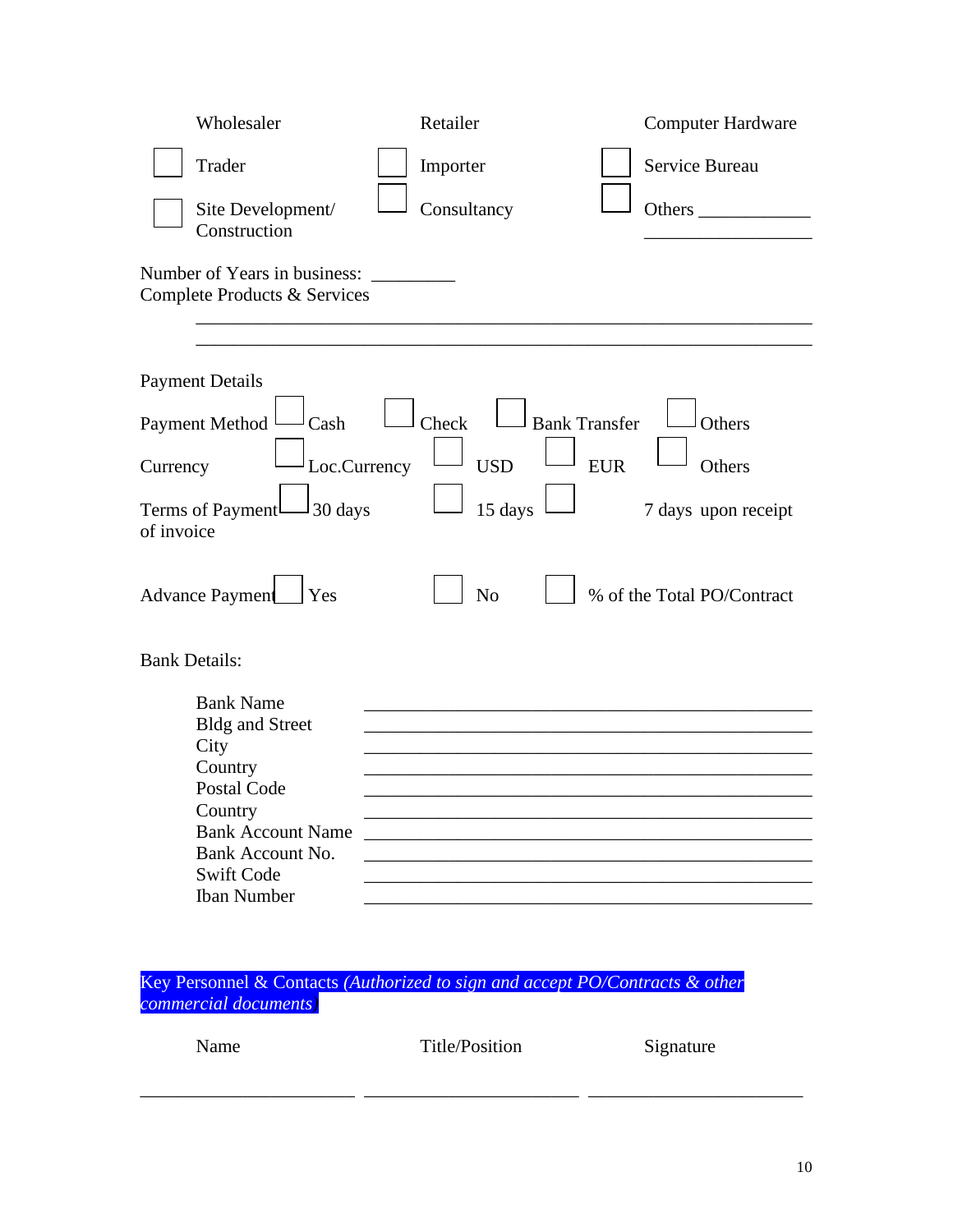| value in US Dollars: |                                                                                     | Companies with whom you have been dealing for the past two years with approximate     |
|----------------------|-------------------------------------------------------------------------------------|---------------------------------------------------------------------------------------|
| <b>Company Name</b>  | <b>Business Value</b>                                                               | Contact Person/Tel. No.                                                               |
|                      |                                                                                     |                                                                                       |
|                      |                                                                                     |                                                                                       |
|                      |                                                                                     |                                                                                       |
| Yes                  | Have you ever provided products and/or services to any mission/office of IOM?<br>No |                                                                                       |
| and/or services.     |                                                                                     | If yes, list the department and name of the personnel to whom you provided such goods |
| Name of Person       | Mission/Office                                                                      | <b>Items Purchased</b>                                                                |
|                      |                                                                                     |                                                                                       |
|                      |                                                                                     |                                                                                       |
|                      |                                                                                     |                                                                                       |

Do you have any relative who worked with us at one time or another, or are presently employed with IOM? If yes, kindly state name and relationship.

\_\_\_\_\_\_\_\_\_\_\_\_\_\_\_\_\_\_\_\_\_\_\_ \_\_\_\_\_\_\_\_\_\_\_\_\_\_\_\_\_\_\_\_\_\_\_ \_\_\_\_\_\_\_\_\_\_\_\_\_\_\_\_\_\_\_\_\_\_\_

\_\_\_\_\_\_\_\_\_\_\_\_\_\_\_\_\_\_\_\_\_\_\_ \_\_\_\_\_\_\_\_\_\_\_\_\_\_\_\_\_\_\_\_\_\_\_ \_\_\_\_\_\_\_\_\_\_\_\_\_\_\_\_\_\_\_\_\_\_\_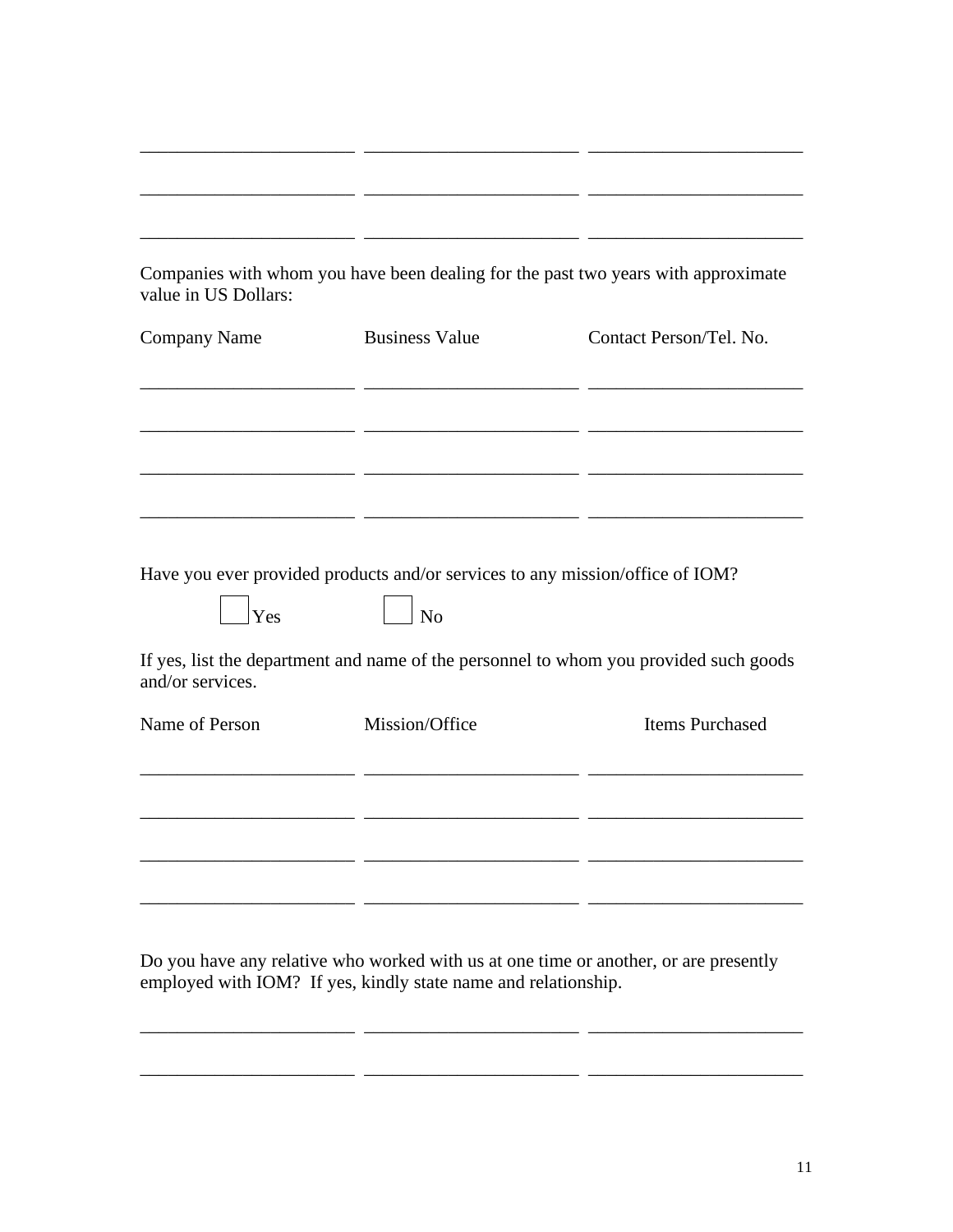| <b>Trade Reference</b>   |                       |                       |
|--------------------------|-----------------------|-----------------------|
| Company                  | <b>Contact Person</b> | <b>Contact Number</b> |
|                          | - -                   |                       |
| <b>Banking Reference</b> |                       |                       |
| <b>Bank</b>              | <b>Contact Person</b> | <b>Contact Number</b> |
|                          |                       |                       |
|                          |                       |                       |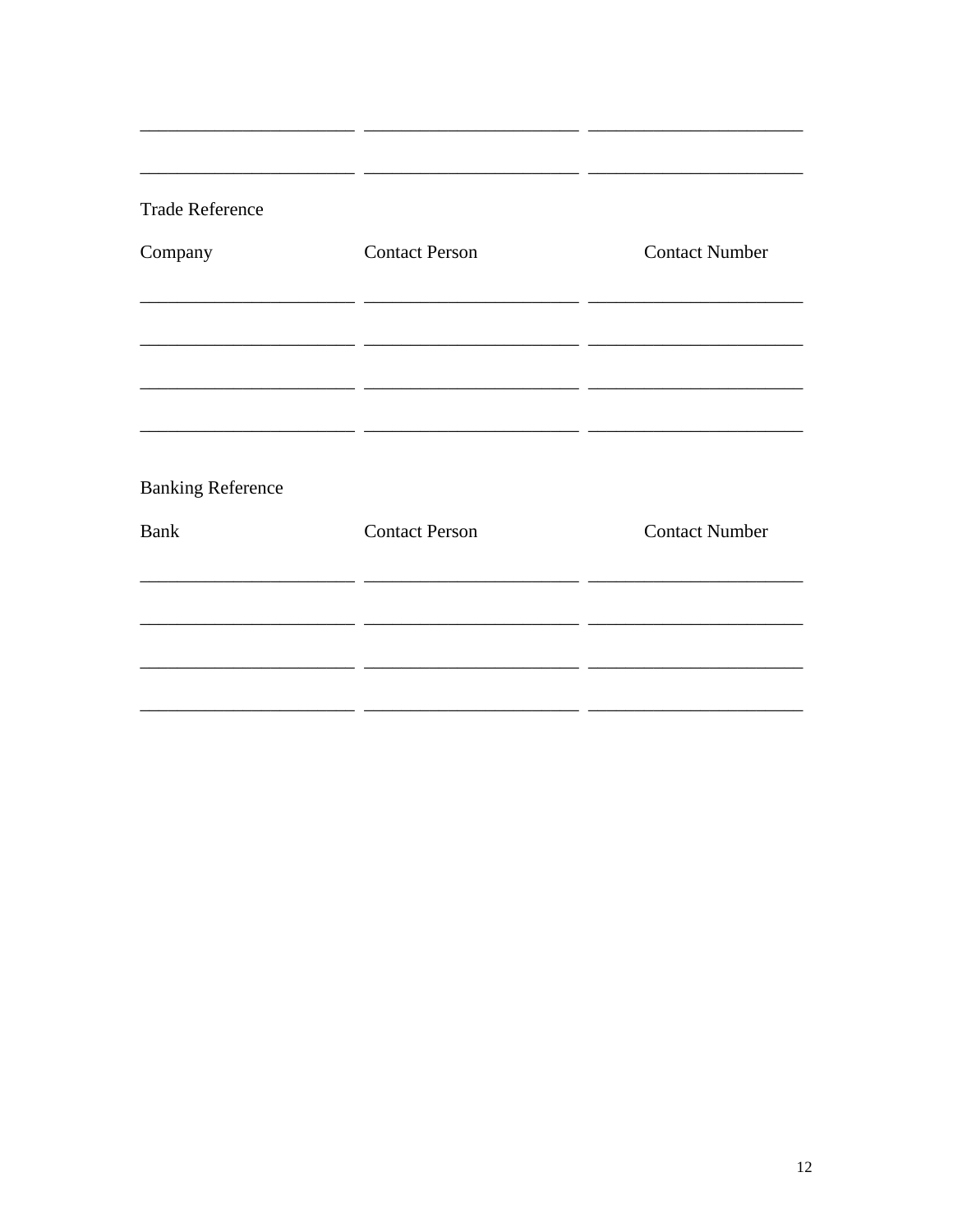# **REQUIREMENTS CHECK LIST**

Please submit the following documents together with the Information Sheet:

|              |                                                                                                                                                                                                                 | For IOM use only |                          |  |
|--------------|-----------------------------------------------------------------------------------------------------------------------------------------------------------------------------------------------------------------|------------------|--------------------------|--|
| No.          | Document<br>Submitted                                                                                                                                                                                           |                  | <b>Not</b><br>Applicable |  |
| $\mathbf{1}$ | Company Profile (including the names of owners, key<br>officers, technical personnel)                                                                                                                           |                  |                          |  |
| 2            | Company's Articles of Incorporation, Partnership or<br>Corporation, whichever is applicable, including<br>amendments thereto, if any.                                                                           |                  |                          |  |
| 3            | Certificate of Registration from host country's Security<br>& Exchange Commission or similar government<br>agency/department/ministry                                                                           |                  |                          |  |
| 4            | <b>Valid Government Permits/Licenses</b>                                                                                                                                                                        |                  |                          |  |
| 5            | Audited Financial Statements for the last 3 years*                                                                                                                                                              |                  |                          |  |
| 6            | Certificates from the Principals (e.g. Manufacturer's<br>Authorization, Certificate of Exclusive Distributorship,<br>Any certificate for the purpose, indicating name,<br>complete address and contact details) |                  |                          |  |
| 7            | Catalogues/Brochures                                                                                                                                                                                            |                  |                          |  |
| 8            | List of Plants/Warehouse/Service Facilities                                                                                                                                                                     |                  |                          |  |
| 9            | List of Offices/Distribution Centers/Service Centers                                                                                                                                                            |                  |                          |  |
| 10           | Quality and Safety Standard Document / ISO 9001                                                                                                                                                                 |                  |                          |  |
| 11           | List of all contracts entered into for the last 3 years<br>(indicate whether completed or ongoing) *                                                                                                            |                  |                          |  |
| 12           | Certification that Non-performance of contract did not<br>occur within the last 3 years prior to application for<br>evaluation based on all information on fully settled<br>disputes or litigation              |                  |                          |  |
| 13           | For Construction Projects: List of machines &<br>equipment (include brand, capacity and indication if<br>the equipment are owned or leased by the Contractor)                                                   |                  |                          |  |

\* For Competitive Biddings, number of years may increase depending on the estimated contract amount.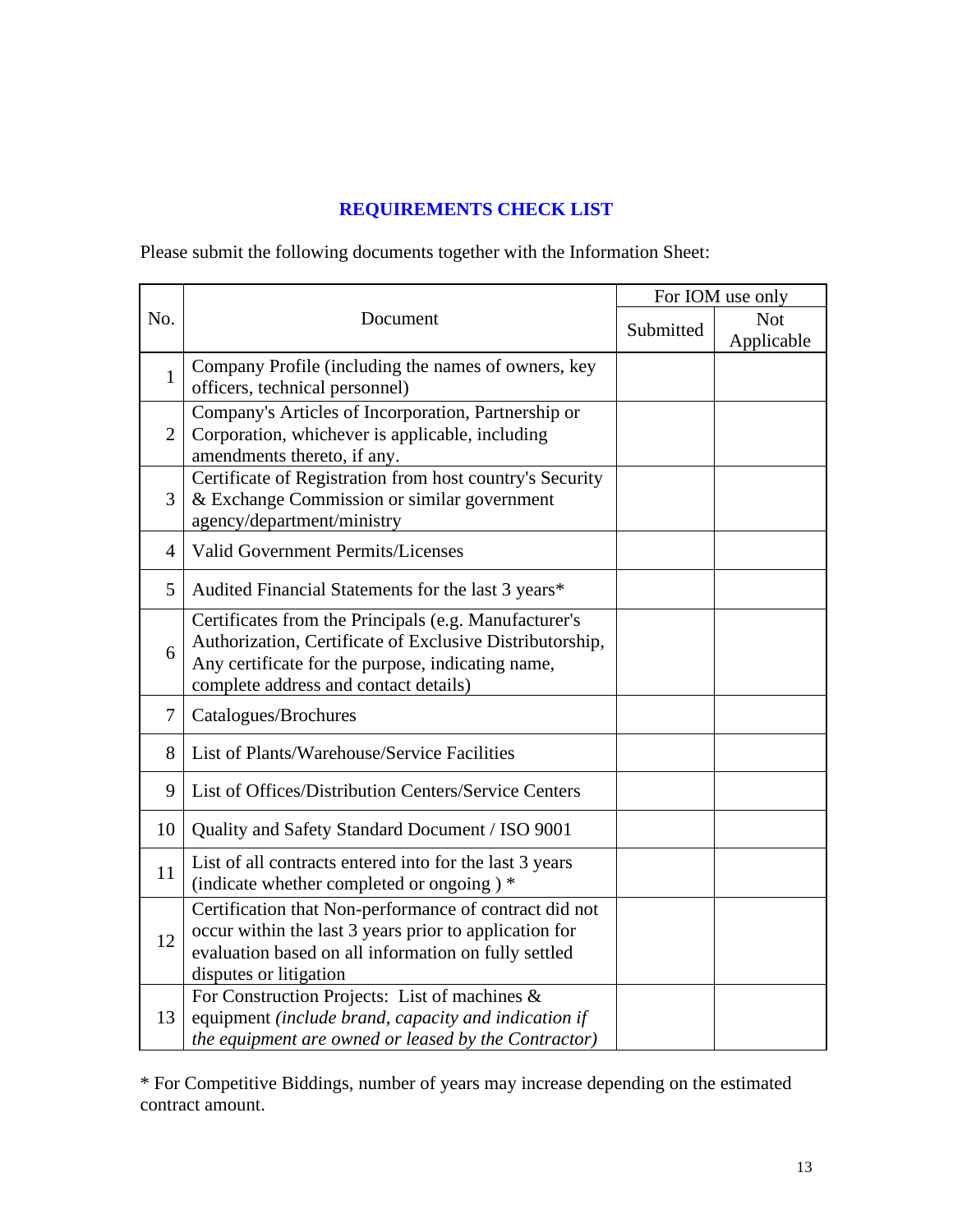\*\* Indicate if an item is not applicable. Failure to provide any of the documents mentioned above will result in automatic "failed" rating.

\_\_\_\_\_\_\_\_\_\_\_\_\_\_\_\_\_\_\_\_\_\_\_ \_\_\_\_\_\_\_\_\_\_\_\_\_\_\_\_\_\_\_\_\_\_\_

\_\_\_\_\_\_\_\_\_\_\_\_\_\_\_\_\_\_\_\_\_\_\_ \_\_\_\_\_\_\_\_\_\_\_\_\_\_\_\_\_\_\_\_\_\_

 $\overline{\phantom{a}}$  , and the contract of the contract of the contract of the contract of the contract of the contract of the contract of the contract of the contract of the contract of the contract of the contract of the contrac

I hereby certify that the information above are true and correct. I am also authorizing IOM to validate all claims with concerned authorities.

Received by:

Signature Signature Signature

 $\overline{\phantom{a}}$  , and the contract of the contract of the contract of the contract of the contract of the contract of the contract of the contract of the contract of the contract of the contract of the contract of the contrac Printed Name Printed Name

Position/Title Position/Title

Date Date Date

| <b>FOR IOM USE ONLY</b>                                                                                                                                                              |     |  |     |  |  |
|--------------------------------------------------------------------------------------------------------------------------------------------------------------------------------------|-----|--|-----|--|--|
| Purchasing Organization<br><b>Account Group</b><br>Industry                                                                                                                          | 001 |  | 002 |  |  |
| where 001 - Transportation related to movement of migrants<br>002 - Goods (e.g. supplies, materials, tools)<br>003 - Services (e.g. professional services, consultancy, maintenance) |     |  |     |  |  |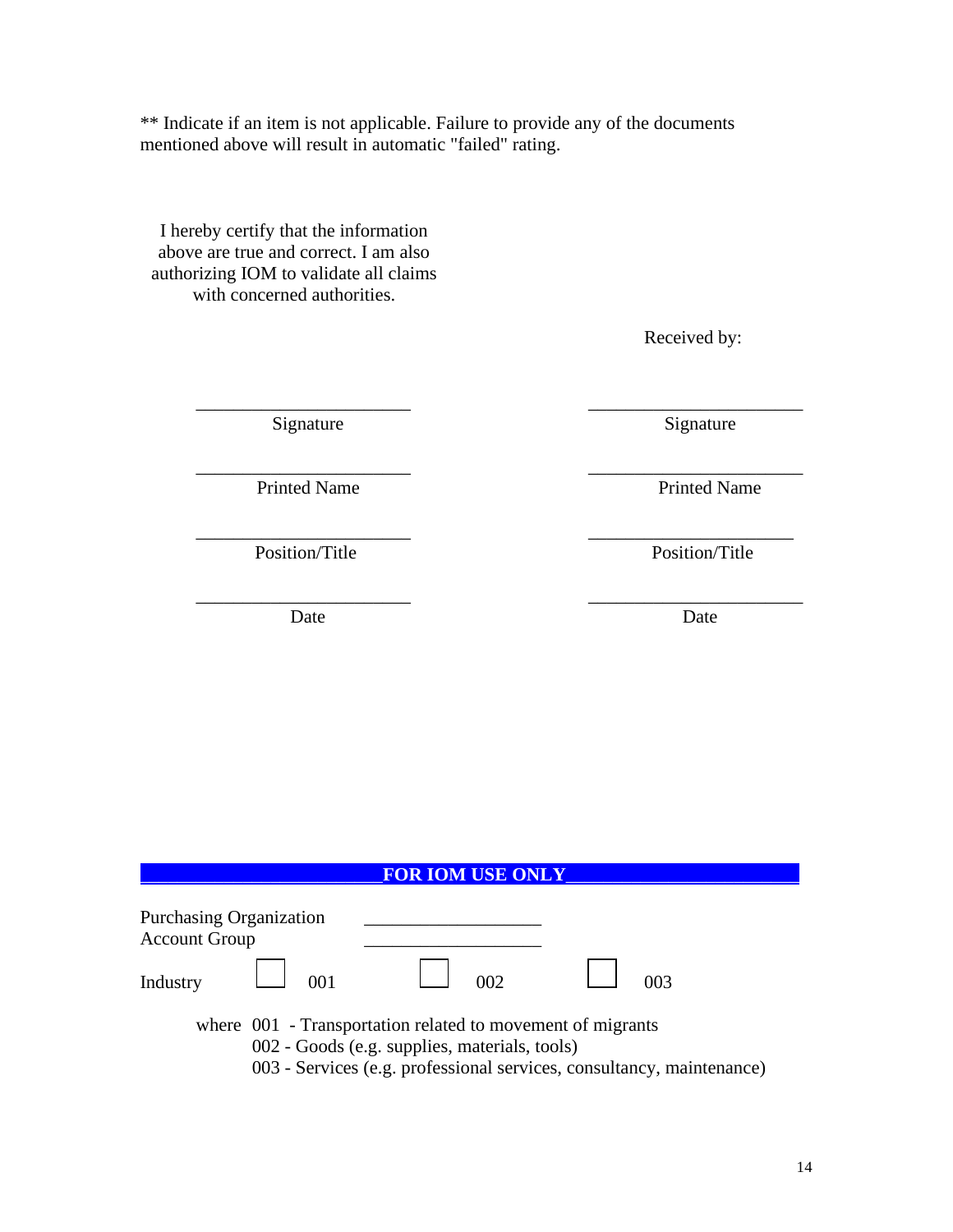| Vendor Type | Global |  | Local |
|-------------|--------|--|-------|
|-------------|--------|--|-------|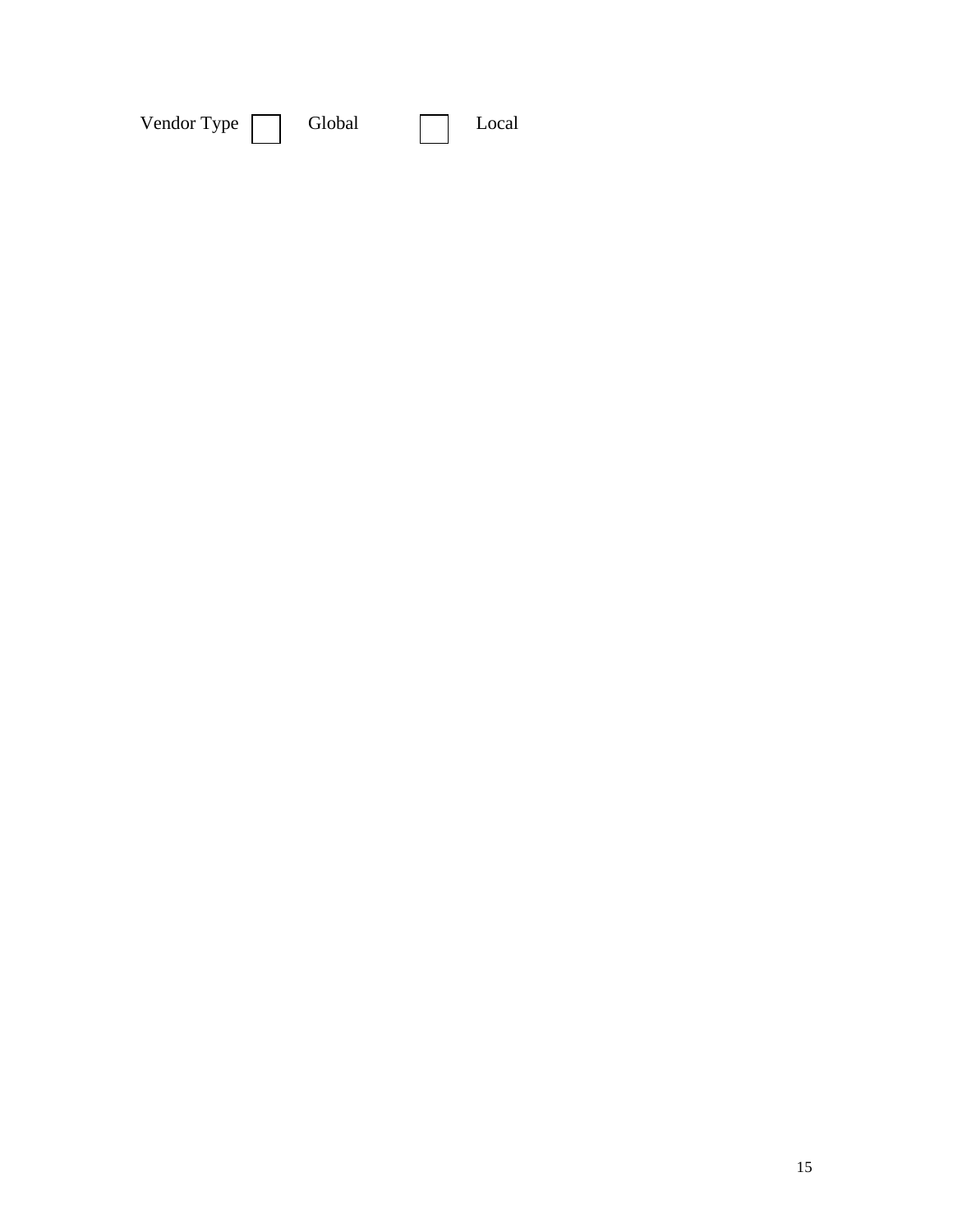**Annex E**

*GPSU.SF-19.18*

| IOM office-specific Ref. |  |
|--------------------------|--|
| $No.$ :                  |  |
| <b>IOM</b> Project Code: |  |
| LEG Approval Code /      |  |
| <b>Checklist Code</b>    |  |

#### **AGREEMENT FOR THE SUPPLY AND DELIVERY OF GOODS Between The International Organization for Migration And**

# *[Name of the Other Party]*

This Agreement for the Supply and Delivery of Goods (the "**Agreement**") is entered into by the International Organization for Migration ("IOM**")** of *[insert address]* represented by *[insert Name, Title of Chief of Mission]*, hereinafter referred to as "**IOM**," and *[Name of the Supplier]* of *[insert address],* represented by *[insert Name, Title of the representative of the Supplier*], hereinafter referred to as the the "**Supplier**" on *[insert date*]. IOM and the Supplier are also hereinafter referred to individually as a "**Party**" and collectively as the "**Parties**."

#### **1. Introduction and Integral Documents**

The Supplier agrees to provide IOM with *[insert description of goods]* in accordance with the terms and conditions of this Agreement and its Annexes, if any.

The following documents form an integral part of this Agreement: *[add or delete as required]*

- *a) Annex A - Bid/Quotation Form;*
- *b) Annex B - Price Schedule;*
- *c) Annex C - Delivery Schedule and Technical Specifications;*
- *d) Annex D - Accepted Notice of Award (NOA); and*
- *e) Annex E - Performance Security.*

#### **2. Goods/Services Supplied**

2.1. The Supplier agrees to supply the Goods to IOM in strict accordance with the specifications, and at the price stated for each item outlined below:

| No. | <b>Description</b> | <b>Project</b><br>budget line/<br><b>WBS</b> | Oty | Unit | <b>Unit Price</b> | <b>Total</b> |
|-----|--------------------|----------------------------------------------|-----|------|-------------------|--------------|
|     |                    |                                              |     |      |                   |              |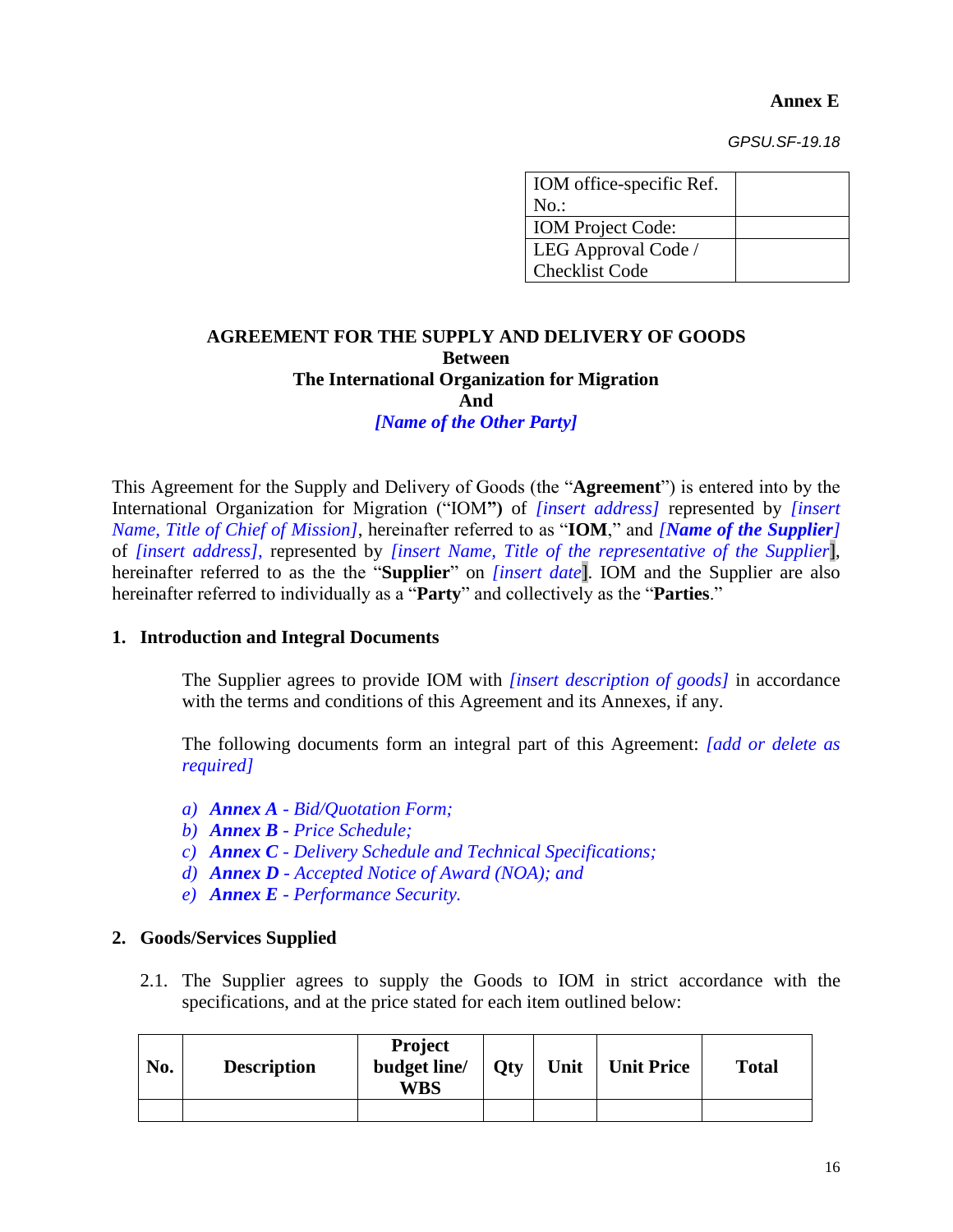- 2.2 The Supplier agrees to supply the following incidental services (the "**Incidental Services**"): *[add or delete as required]*
	- (a) Performance or supervision of on-site assembly and/or start-up of the supplied Goods;
	- (b) Furnishing of tools required for assembly and/or maintenance of the supplied Goods;
	- (c) Furnishing of a detailed operations and maintenance manual for each appropriate unit of the supplied Goods;
	- (d) Performance, supervision, maintenance and/or repair of the supplied Goods, for a period of time agreed by the Parties, provided that this service shall not relieve the Supplier of any warranty obligations under this Contract; and
	- (e) Training of IOM's personnel, at the Supplier's plant and/or on-site, in assembly, start-up, operation, maintenance, and/or repair of the supplied Goods.

# **3. Charges and Payment**

- 3.1 The total price for the supply and delivery of the Goods and any Incidental Services under this Agreement is *[currency code] [amount in figures] ([amount in words, including currency])* (the "**Price**").
- 3.2 The Supplier shall invoice IOM *[upon delivery of all Goods / upon each delivery]* in accordance with this Agreement and payment shall become due 30 (thirty) calendar days after acceptance by IOM of the Goods.
- 3.3 The invoice will be accompanied by the following documents: air way bill number, shipping invoice, packing list, certificate of origin *[add or delete as required]*
- 3.4 Payments shall be made in *[currency] (currency code)* by bank transfer to the following bank account of the Supplier:

*[bank account details]*

- 3.5 The Price specified in Article 3.1 is the total charge to IOM. The Supplier shall be responsible for the payment of all taxes, duties, levies and charges assessed on it in connection with this Agreement.
- 3.6 IOM shall be entitled, without derogating from any other right it may have, to defer payment of part or all of the Price until the Supplier has completed, to the satisfaction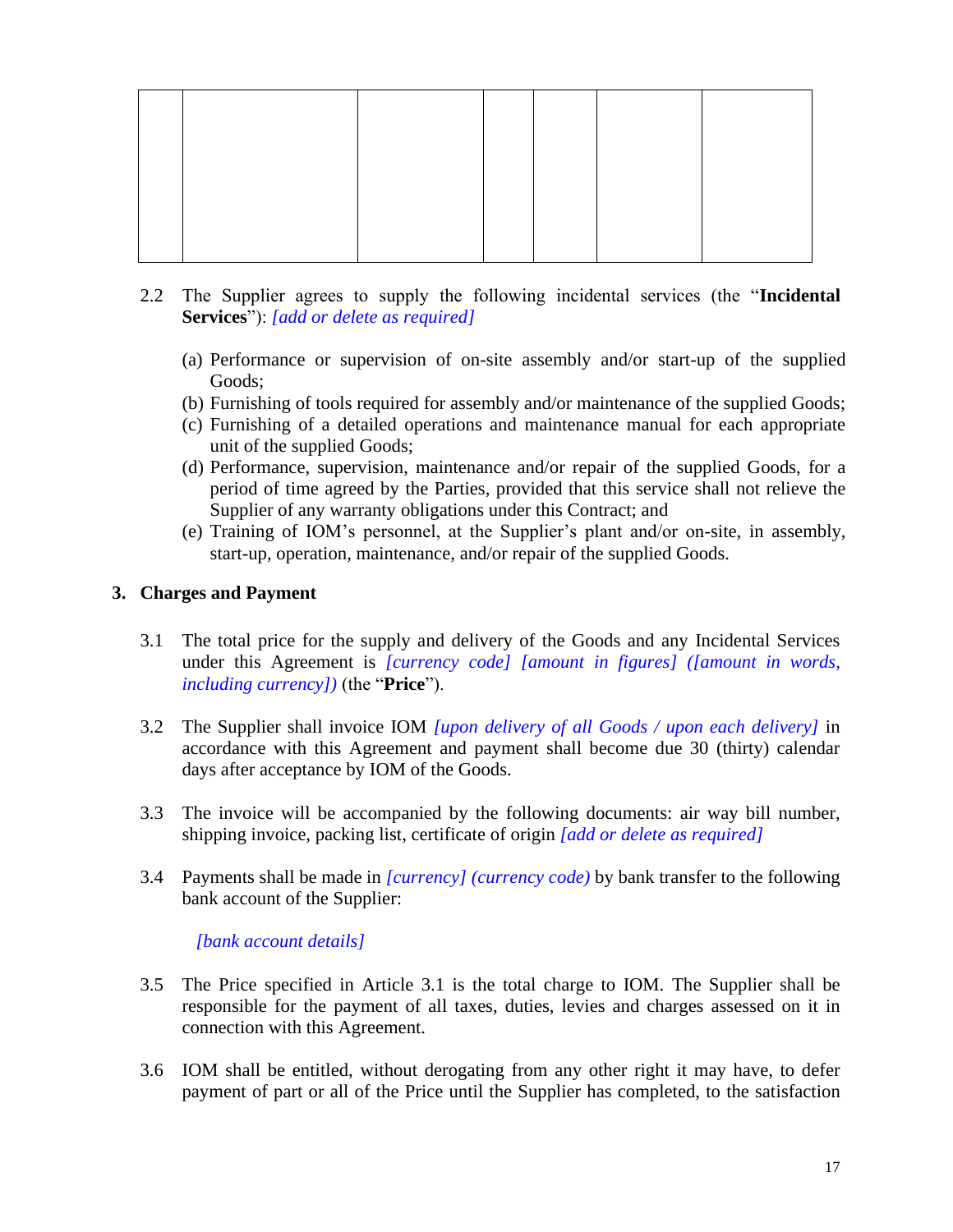of IOM, the delivery of the Goods and the Incidental Services to which those payments relate.

# **4. Delivery**

- 4.1 The Goods shall be delivered to: *[insert place of delivery]* on *[insert delivery date]* by *[insert method of delivery or refer to Delivery Schedule annexed*]. The cost of delivery is deemed included in the Price specified in Article 3.1 of this Agreement. The Incidental Services as described in Article 2.2 shall be performed at the place of delivery and completed by the same delivery date, unless otherwise stated in Article 2.2 of this Agreement.
- 4.2 In the event of breach of this clause IOM reserves the right to:
	- (a) Terminate this Agreement without liability by giving immediate notice, and to charge the Supplier any loss incurred as a result of the Supplier's failure to make the delivery within the time specified; or
	- (b) Charge a penalty of 0.1% (one-tenth of one percent) of the Price for every day of delay or breach of the delivery schedule by the Supplier.

# **5. Performance Security** *(applicable for contracts over USD250,000)*

- 5.1 The Supplier shall furnish IOM with a performance security (the "**Performance Security**") in an amount equivalent to *[10 (ten)]* per cent of the Price, to be issued by a reputable bank or company, and in the format acceptable to IOM.
- 5.2 The Performance Security shall serve as the guarantee for the Supplier's faithful performance and compliance with the terms and conditions of this Agreement. The amount of the Performance Security shall not be construed as the limit of the Supplier's liability to IOM, in the event of breach of this Agreement by the Supplier. The Performance Security shall be effective until *[insert a date 30 days from the completion of Supplier's obligations]* following which it will be discharged by IOM.

#### **6. Inspection and Acceptance**

- 6.1 Where any annexed Technical Specifications state what inspections and tests are required and where they will be carried out, those terms will prevail in the event of any inconsistency with the provisions in this clause.
- 6.2 IOM or its representative shall have the right to inspect and/or test the Goods at no extra cost to IOM at the premises of the Supplier, at the point of delivery or at the final destination. The Supplier shall facilitate such inspections and provide required assistance.
- 6.3 IOM shall have 30 (thirty) calendar days after proper receipt of the Goods purchased to inspect them and either accept or reject them as non-conforming with this Agreement.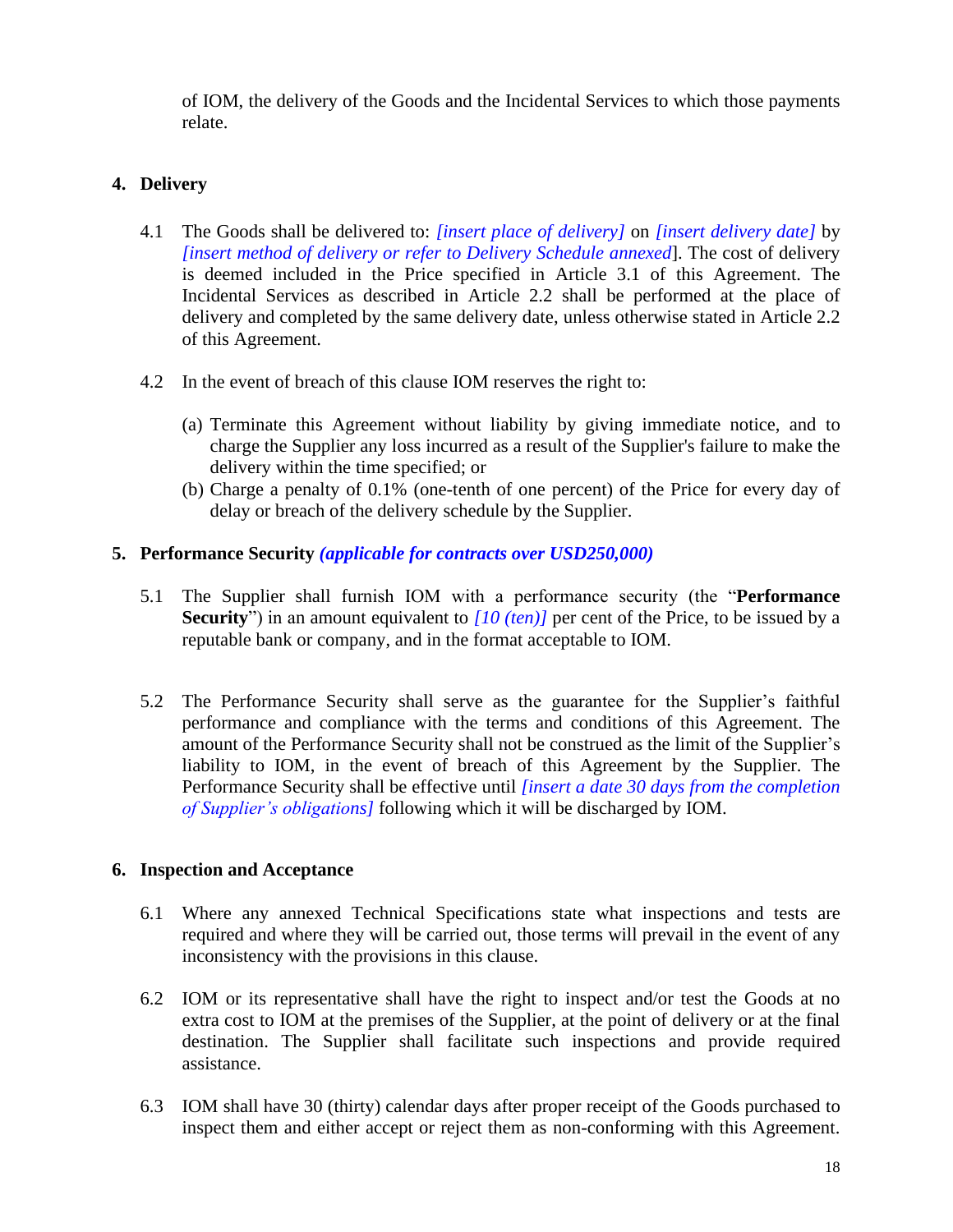Based on an inspection of a valid sample, IOM may reject the entire delivery. IOM may also charge the cost of inspecting rejected Goods to the Supplier. All rejected Goods will be returned to the Supplier, transportation charges collect, or held by IOM for disposition at Supplier's risk and expense. IOM's right to reject the Goods shall not be limited or waived by the Goods having been previously inspected or tested by IOM prior to delivery.

- 6.4 The Supplier agrees that IOM's payment under this Agreement shall not be deemed acceptance of any Goods delivered hereunder.
- 6.5 The Supplier agrees that any acceptance by IOM does not release the Supplier from any warranty or other obligations under this Agreement.
- 6.6 Title to the Goods shall pass to IOM when they are delivered and accepted by IOM. Risk of loss, injury, or destruction of the Goods shall be borne by the Supplier until title passes to IOM.

# **7. Adjustments**

- 7.1 IOM reserves the right to change at any time the quantities, packaging, unit size, place, method and/or time of delivery or the Incidental Services to be provided. Where the Goods are being specifically produced for IOM, IOM may also make changes to the drawings, designs or specifications.
- 7.2 The Supplier agrees to proceed with this Agreement in accordance with any such change(s) and to submit a claim request for an equitable adjustment in the Price or delivery terms caused by such change(s).
- 7.3 IOM may deem any claim by the Supplier for equitable adjustments under this clause waived unless asserted in writing within 10 (ten) days from the date of receipt by the Supplier of IOM's change(s).
- 7.4 No change in, modification of, or revision to this Agreement shall be valid unless made in writing and signed by an authorized representative of IOM.

#### **8. Packaging**

- 8.1 The Supplier must provide proper and adequate packaging in accordance with best commercial practice, to ensure that the Goods being delivered to IOM will be free of damage. Packaging must be adequate to allow for rough handling during transit, exposure to extreme temperatures, salt and precipitation during transit and open storage, with consideration for the type of Goods and transportation mode. IOM reserves the right to reject any delivery that is deemed not to have been packaged adequately.
- 8.2 Packing, marking and documentation shall comply with any requirements or instructions notified by IOM.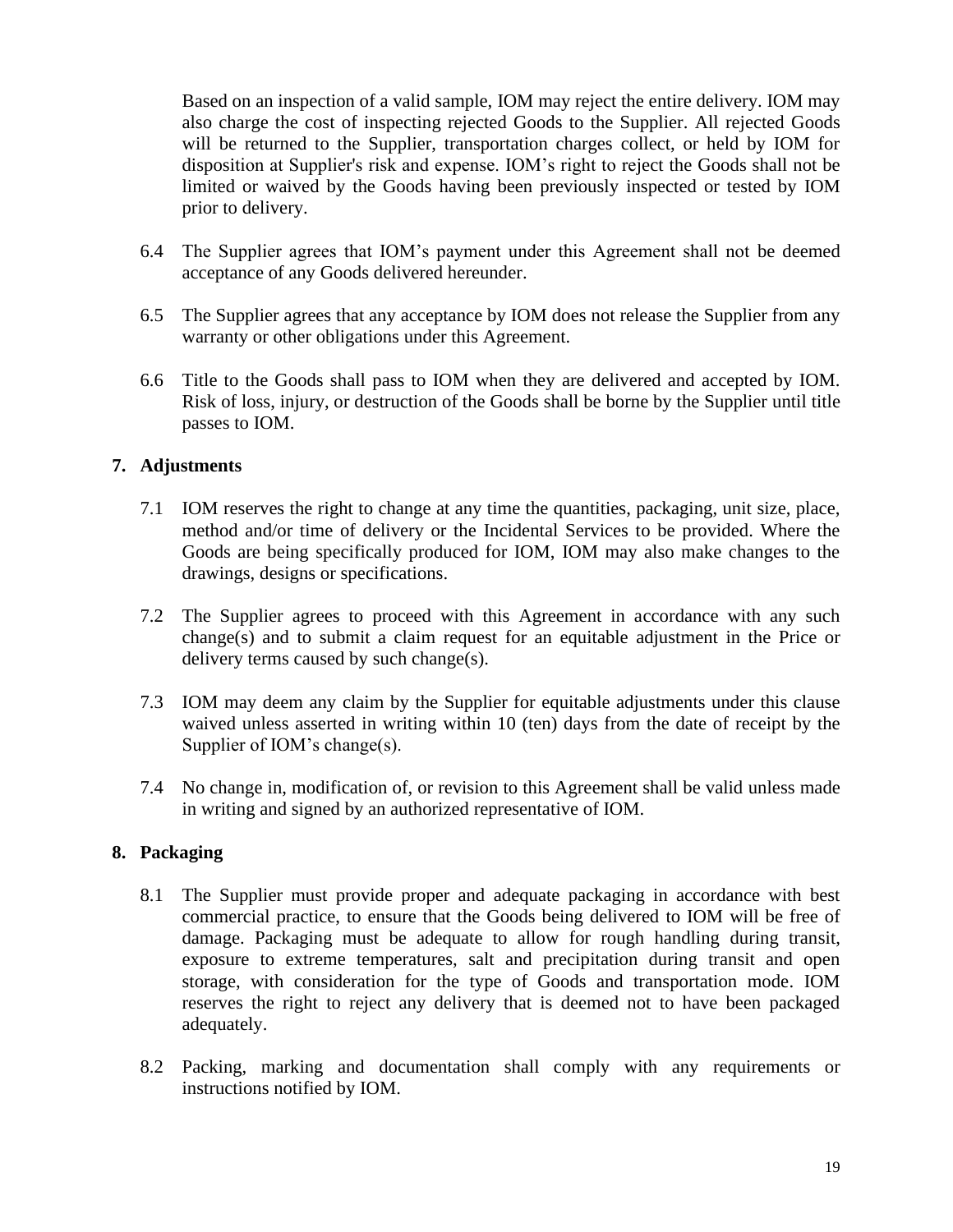#### **9. Warranties**

- 9.1 The Supplier warrants that all Goods supplied under this Contract shall have no defect, arising from design, materials, or workmanship or from any act or omission of the Supplier that may develop under normal use of the supplied Goods in the conditions prevailing in the country of final destination. This warranty shall remain valid for 12 (twelve) months after the Goods have been delivered to and accepted at the final destination indicated in the Contract.
- 9.2 The Supplier warrants that all Goods supplied under this Contract are new, unused, of the most recent or current models and that they incorporate all recent improvements in design and materials unless provided otherwise in this Contract. All Goods/Services delivered under this Contract will conform to the specifications, drawings, samples, or other descriptions furnished or specified by IOM.
- 9.3 IOM shall promptly notify the Supplier in writing of any claims arising under this warranty.
- 9.4 Upon receipt of such notice, the Supplier shall, within the time period specified in the notice, repair or replace the defective Goods or parts thereof, without cost to IOM.
- 9.5 IOM's continued use of such Goods after notifying the Supplier of their defect or failure to conform or breach of warranty will not be considered a waiver of the Supplier's warranty.
- 9.6 The Supplier further represents and warrants that:
	- (a) It has full title to the Goods, is fully qualified to sell the Goods to IOM, and is a company financially sound and duly licensed, with adequate human resources, equipment, competence, expertise and skills necessary to carry out fully and satisfactorily, within the stipulated completion period, the delivery of the Goods in accordance with this Agreement;
	- (b) It shall comply with all applicable laws, ordinances, rules and regulations when performing its obligations under this Agreement;
	- (c) In all circumstances it shall act in the best interests of IOM;
	- (d) No official, employee or agent of IOM or any third party has received from, will be offered by, or will receive from the Supplier any direct or indirect benefit arising from this Agreement or award thereof;
	- (e) It has not misrepresented or concealed any material facts in the procuring of this Agreement;
	- (f) The Supplier, its staff or shareholders have not previously been declared by IOM ineligible to be awarded contracts by IOM;
	- (g) It shall abide by the highest ethical standards in the performance of this Agreement, which includes not engaging in any discriminatory or exploitative practice or practice inconsistent with the rights set forth in the Convention on the Rights of the Child;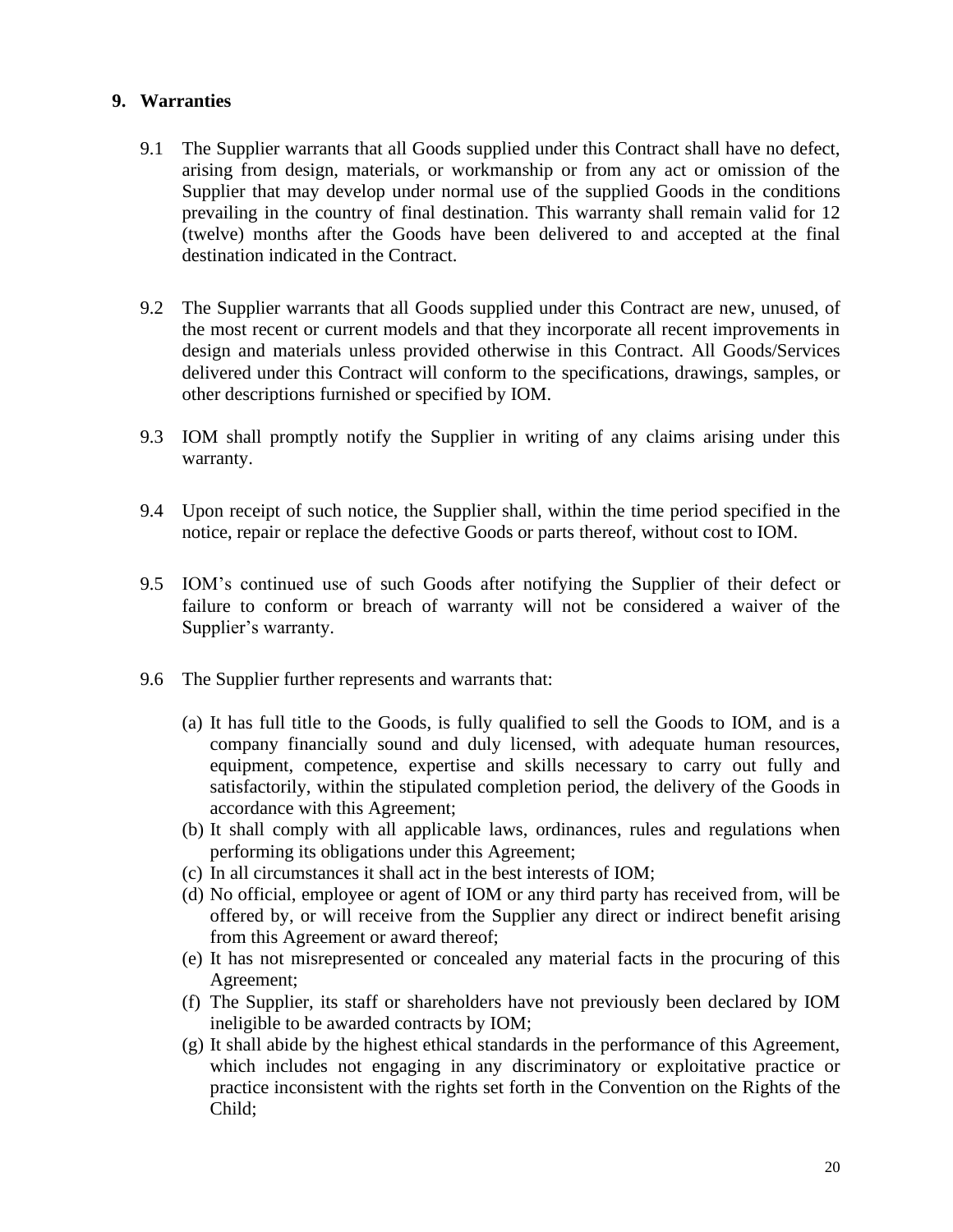- (h) The prices for the Goods under this Agreement do not exceed those offered for similar goods to Supplier's other customers;
- (i) The Price specified in Article 3.1 of this Agreement shall constitute the sole remuneration of the Supplier in connection with this Agreement. The Supplier shall not accept for its own benefit any trade commission, discount or similar payment in connection with activities pursuant to this Agreement or the discharge of its obligations hereunder. The Supplier shall ensure that any subcontractors, as well as the officers, employees, and agents of either of them, similarly, shall not receive any additional remuneration.
- 9.7 The Supplier further warrants that it shall:
	- (a) Take all appropriate measures to prohibit and prevent actual, attempted and threatened sexual exploitation and abuse (SEA) by its employees or any other persons engaged and controlled by it to perform activities under this Agreement ( "other personnel"). For the purpose of this Agreement, SEA shall include:
		- 1. Exchanging any money, goods, services, preferential treatment, job opportunities or other advantages for sexual favours or activities, including humiliating or degrading treatment of a sexual nature; abusing a position of vulnerability, differential power or trust for sexual purposes, and physical intrusion of a sexual nature whether by force or under unequal or coercive conditions.
		- 2. Engaging in sexual activity with a person under the age of 18 ("child"), except if the child is legally married to the concerned employee or other personnel and is over the age of majority or consent both in the child's country of citizenship and in the country of citizenship of the concerned employee or other personnel.
	- (b) Strongly discourage its employees or other personnel having sexual relationships with IOM beneficiaries.
	- (c) Report timely to IOM any allegations or suspicions of SEA, and investigate and take appropriate corrective measures, including imposing disciplinary measures on the person who has committed SEA.
	- (d) Ensure that the SEA provisions are included in all subcontracts.
	- (e) Adhere to above commitments at all times. Failure to comply with (a)-(d) shall constitute grounds for immediate termination of this Agreement.
- 9.8 The above warranties survive the expiration or termination of this Agreement.

#### **10. Assignment and Subcontracting**

10.1 The Supplier shall not assign or subcontract the Agreement or any work under this Agreement in part or all, unless agreed upon in writing in advance by IOM. Any subcontract entered into by the Supplier without approval in writing by IOM may be cause for termination of the Agreement.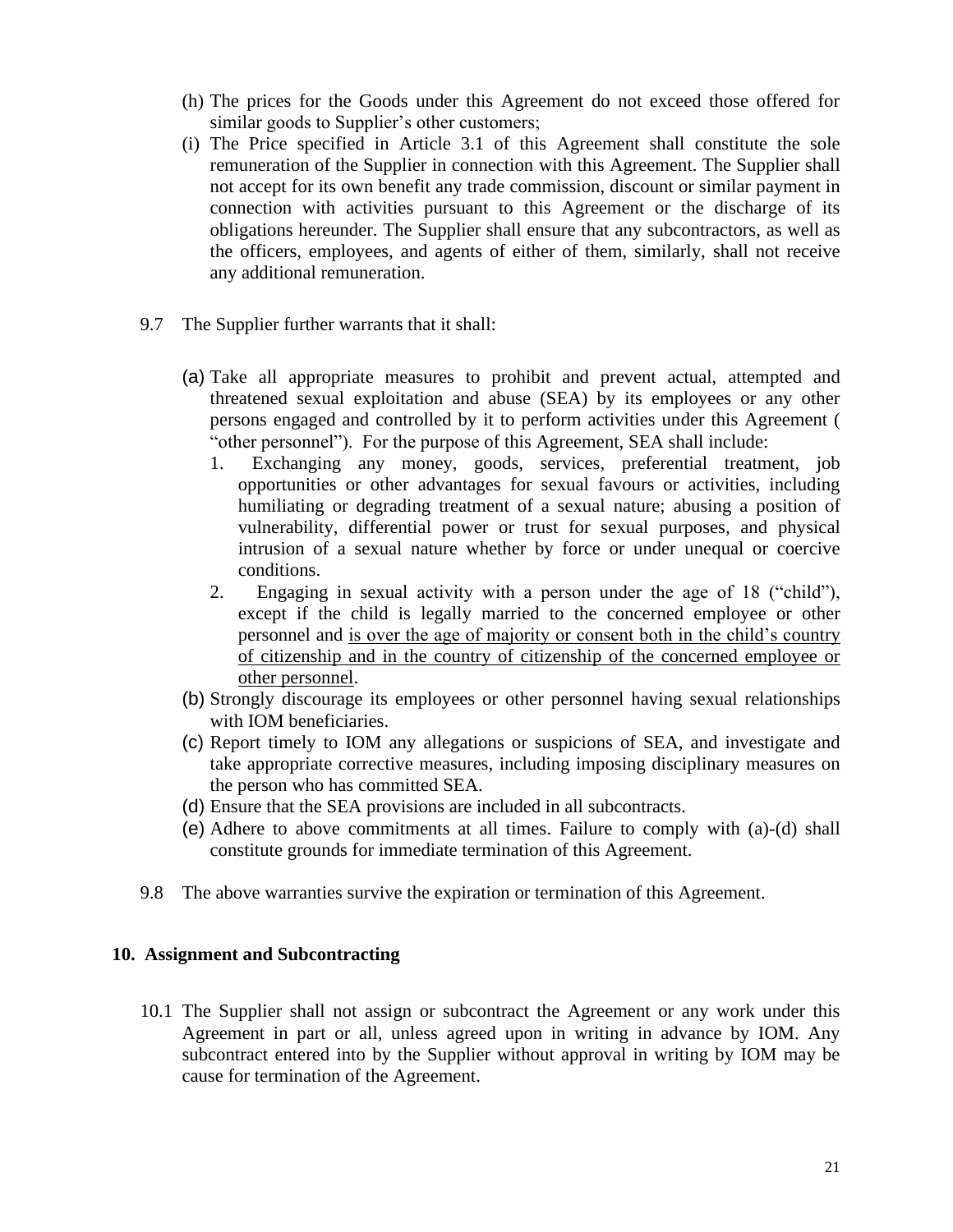10.2 In certain exceptional circumstances by prior written approval of IOM, specific jobs and portions of the Agreement may be assigned to a subcontractor. Notwithstanding the said written approval, the Supplier shall not be relieved of any liability or obligation under this Agreement nor shall it create any contractual relation between the subcontractor and IOM. The Supplier remains bound and liable there under and it shall be directly responsible to IOM for any faulty performance under the subcontract. The subcontractor shall have no cause of action against IOM for any breach of the subcontract.

#### **11. Force Majeure**

Neither Party will be liable for any delay in performing or failure to perform any of its obligations under this Agreement if such delay or failure is caused by force majeure, such as civil disorder, military action, natural disaster and other circumstances which are beyond the control of the Party in question. In such event, the Party will give immediate notice in writing to the other Party of the existence of such cause or event and of the likelihood of delay.

# **12. Independent Contractor**

The Supplier shall provide the Goods under this Contract as an independent contractor and not as an employee, partner, or agent of IOM.

# **13. Audit**

The Supplier agrees to maintain financial records, supporting documents, statistical records and all other records in accordance with generally accepted accounting principles to sufficiently substantiate all direct and indirect costs of whatever nature involving transactions related to the supply and delivery of Goods and the Incidental Services under this Agreement. The Supplier shall make all such records available to IOM or its designated representative at all reasonable times until the expiration of 7 (seven) years from the date of final payment, for inspection, audit, or reproduction. On request, employees of the Supplier shall be available for interview.

# **14. Confidentiality**

All information which comes into the Supplier's possession or knowledge in connection with this Agreement is to be treated as strictly confidential. The Supplier should not communicate such information to any third party without the prior written approval of IOM. The Supplier shall comply with IOM Data Protection Principles in the event that it collects, receives, uses, transfers or stores any personal data in the performance of this Agreement. These obligations shall survive the expiration or termination of this Agreement.

#### **15. Notices**

Any notice given pursuant to this Agreement will be sufficiently given if it is in writing and received by the other Party at the following address: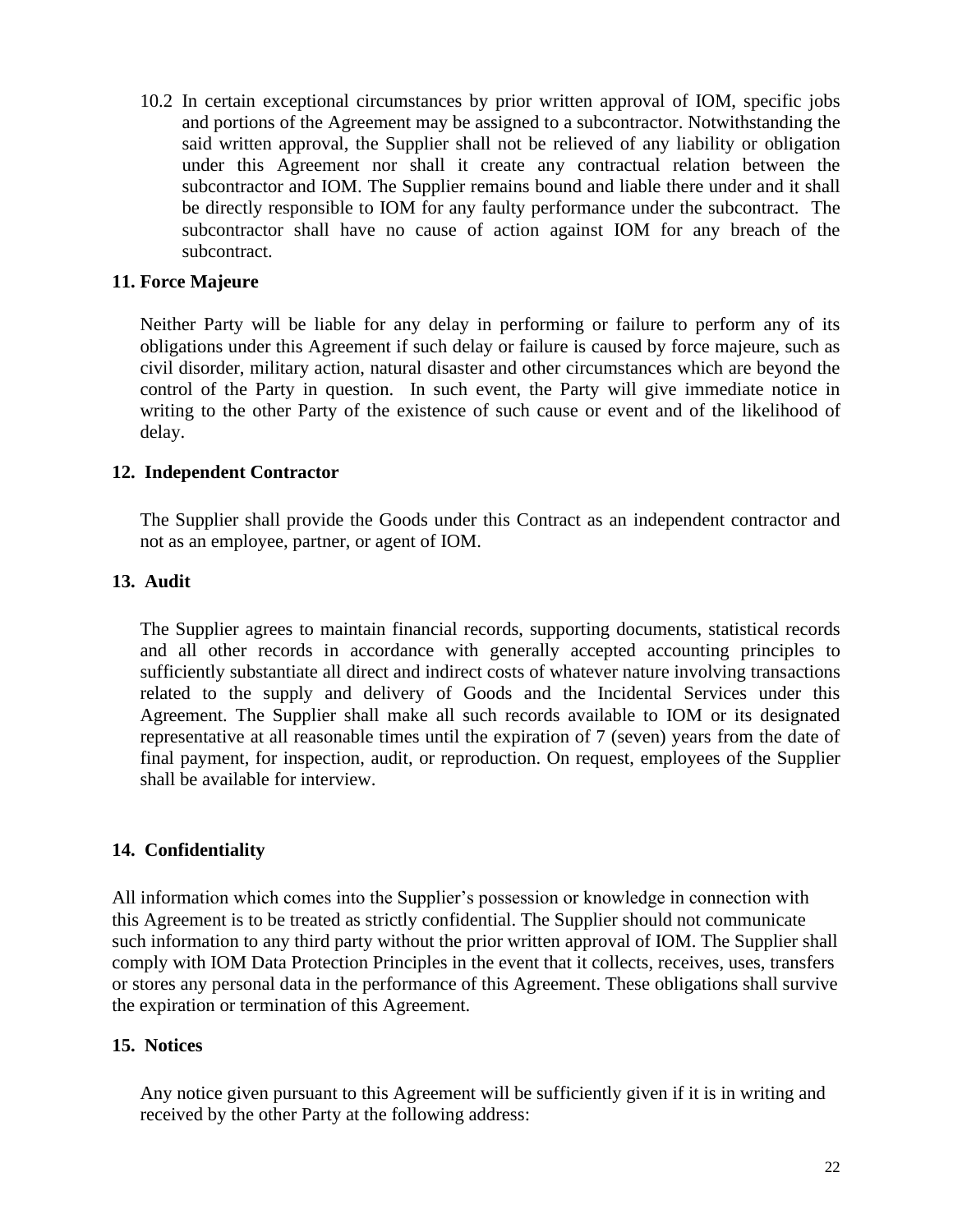**International Organization for Migration (IOM)**

Attn: *[Name of IOM contact person] [IOM's address] [IOM's email address*]

*[Full name of the Supplier]* Attn: *[Name of the Supplier's contact person] [Supplier's address] [Supplier's email address]*

# **16. Dispute Resolution**

- 16.1. Any dispute, controversy or claim arising out of or in relation to this Agreement, or the breach, termination or invalidity thereof, shall be settled amicably by negotiation between the Parties.
- 16.2. In the event that the dispute, controversy or claim has not been resolved by negotiation within 3 (three) months of receipt of the notice from one party of the existence of such dispute, controversy or claim, either Party may request that the dispute, controversy or claim is resolved by conciliation by one conciliator in accordance with the UNCITRAL Conciliation Rules of 1980. Article 16 of the UNCITRAL Conciliation Rules does not apply.
- 16.3. In the event that such conciliation is unsuccessful, either Party may submit the dispute, controversy or claim to arbitration no later than 3 (three) months following the date of termination of conciliation proceedings as per Article 15 of the UNCITRAL Conciliation Rules. The arbitration will be carried out in accordance with the 2010 UNCITRAL arbitration rules as adopted in 2013. The number of arbitrators shall be one and the language of arbitral proceedings shall be English, unless otherwise agreed by the Parties in writing. The arbitral tribunal shall have no authority to award punitive damages. The arbitral award will be final and binding.
- 16.4. The present Agreement as well as the arbitration agreement above shall be governed by internationally accepted general principles of law and by the terms of the present Agreement, to the exclusion of any single national system of law that would defer the Agreement to the laws of any given jurisdiction. Internationally accepted general principles of law shall be deemed to include the UNIDROIT Principles of International Commercial Contracts. Dispute resolution shall be pursued confidentially by both Parties. This Article survives the expiration or termination of the present Agreement.

# **17. Use of IOM's Name**

The official logo and name of IOM may only be used by the Supplier in connection with this Agreement and with the prior written approval of IOM.

#### **18. Status of IOM**

Nothing in this Agreement affects the privileges and immunities enjoyed by IOM as an intergovernmental organization.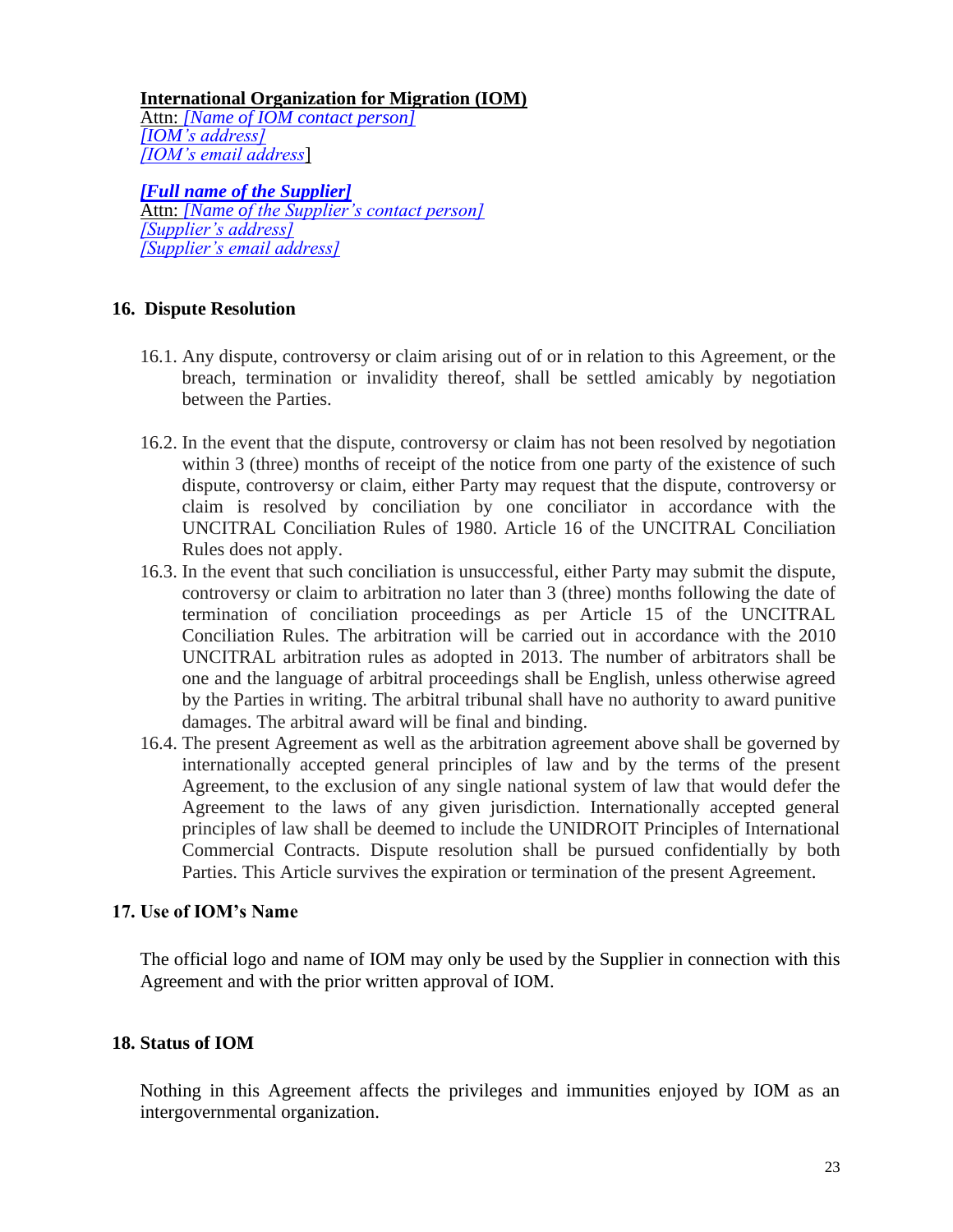#### **19. Indemnification and Insurance**

- 19.1 The Supplier shall at all times defend, indemnify, and hold harmless IOM, its officers, employees, and agents from and against all losses, costs, damages and expenses (including legal fees and costs), claims, suits, proceedings, demands and liabilities of any kind or nature to the extent arising out of or resulting from acts or omissions of the Supplier or its employees, officers, agents or subcontractors, in the performance of this Agreement. IOM shall promptly notify the Supplier of any written claim, loss, or demand for which the Supplier is responsible under this clause.
- 19.2 This indemnity shall survive the expiration or termination of this Agreement.
- 19.3 The Goods supplied under this Agreement shall be fully insured in a freely convertible currency against loss or damage resulting from or related to manufacture or acquisition, transportation, storage, and delivery. Further insurance requirements may be specified in the Technical Specifications.

#### **20. Waiver**

Failure by either Party to insist in any one or more instances on a strict performance of any of the provisions of this Agreement shall not constitute a waiver or relinquishment of the right to enforce the provisions of this Agreement in future instances, but this right shall continue and remain in full force and effect.

#### **21. Termination and Re-procurement**

- 21.1 IOM may terminate this Agreement, in whole or in part, at any time with written notice to the Supplier. Any monies paid in advance by IOM shall be refunded on or before the date of termination.
- 21.2 If IOM terminates this Agreement in whole or in part for default on the part of the Supplier, it may acquire elsewhere goods similar to those terminated and the Supplier shall be liable for any excess costs to IOM for the re-procurement of those goods as well as the removal of any or all of the Supplier's product or equipment from IOM's premises or other places of delivery. The Supplier shall not be liable for any excess costs if the failure to perform under this Agreement arises from causes beyond its control and without fault or negligence of the Supplier.
- 21.3 Upon any such termination, the Supplier shall waive any claims for damages including loss of anticipated profits on account thereof.

#### **22. Severability**

If any part of this Agreement is found to be invalid or unenforceable, that part will be severed from this Agreement and the remainder of the Agreement shall remain in full force.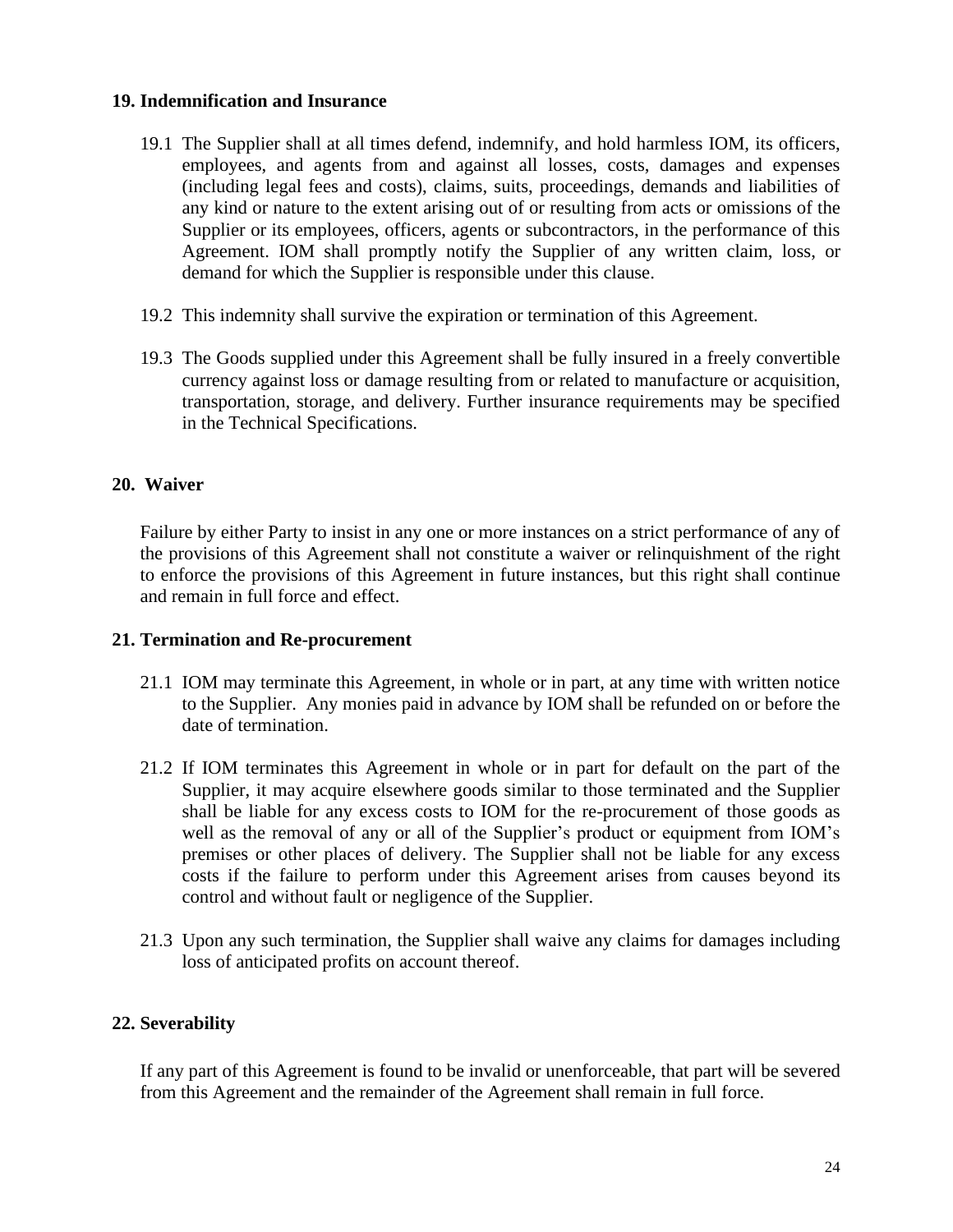#### **23. Entirety**

This Agreement and any Annexes embody the entire agreement between the Parties and supersede all prior agreements and understandings, if any, relating to the subject matter of this Agreement.

#### 24. **Special Provisions (Optional)**

*Due to the requirements of the Donor financing the Project, the Implementing Partner shall agree and accept the following provisions:*

*[Insert all donor requirements which must be flown down to IOM's implementing partners and subcontractors. In case of any doubt, please contact LEGContracts@iom.int]*

#### **25. Final Clauses**

- 25.1 This Agreement will enter into force upon signature by both Parties and shall remain in force until completion of all obligations of the Parties under this Agreement.
- 25.2 Amendments to this Agreement may be made by mutual agreement in writing between the Parties.

Signed in duplicate in English, on the dates and at the places indicated below.

*For and on behalf of* The International Organization for Migration

Signature Signature Signature

*For and on behalf of [Full name of the Supplier]*

*\_\_\_\_\_\_\_\_\_\_\_\_\_\_\_\_\_\_\_\_\_\_\_\_\_ Name Position Date Place*

*\_\_\_\_\_\_\_\_\_\_\_\_\_\_\_\_\_\_\_\_\_\_\_\_\_\_\_\_ Name Position Date Place*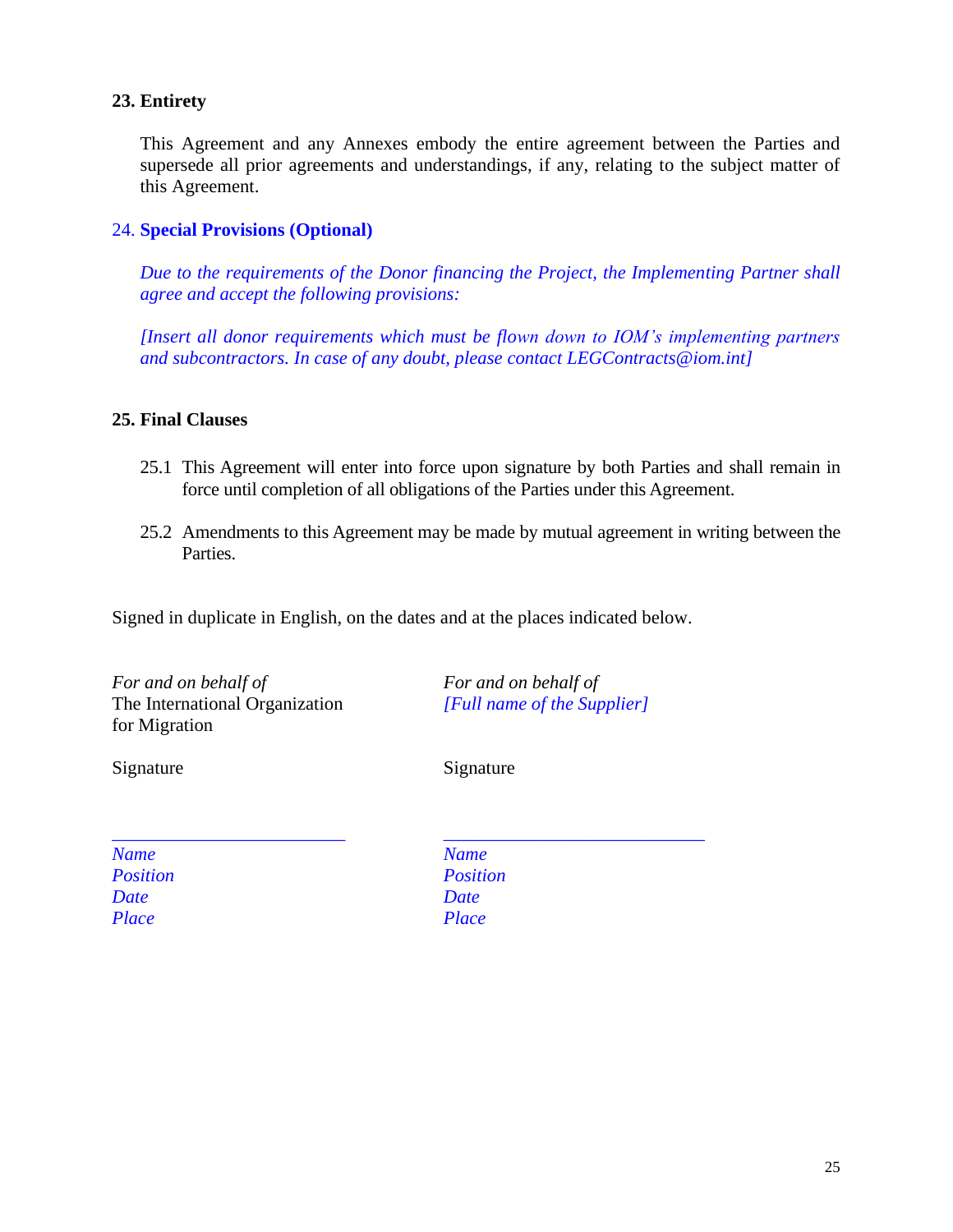**Annex F**

# *BANK GUARANTEE FOR ADVANCE PAYMENT*

# To: *[name and address of IOM Mission]*

Contract Name: *[insert name of Contract]*

Gentlemen:

In accordance with the provisions of the General Instruction, Article No. 19 ("Payment") of the above-mentioned Contract, *[name and address of Supplier]* (hereinafter called "the Supplier") shall deposit with *[insert name of IOM Mission]* a Bank Guarantee to guarantee his proper and faithful performance under the said Clause of the Contract in an amount of *[amount of Guarantee in words and figure]*.

We, the *[Bank name and address ]* as instructed by the Supplier, agree unconditionally and irrevocably to guarantee as primary obligator and not as Surety merely, the payment to *[name of IOM Mission and address]* on his first demand without whatsoever right of objection on our part and without his first claim to the Supplier, in the amount not exceeding *[amount of Guarantee] [amount in words and required currency]*.

We further agree that no change or addition to or other modification of the terms of the Contract to be performed there under or of any of the Contract documents which may be made between *[name of IOM Mission and address]* and the Supplier, shall in any way release us from any liability under this Guarantee, and we hereby waive notice of any such change, addition, or modification.

This Guarantee shall remain valid and in full effect from the date of the advance payment under the Contract until *[name of IOM Mission and address]* receives full repayment of the same amount from the Supplier.

Yours truly,

Signature and seal:

| Name of Bank: |  |  |
|---------------|--|--|
| Address:      |  |  |
| Date:         |  |  |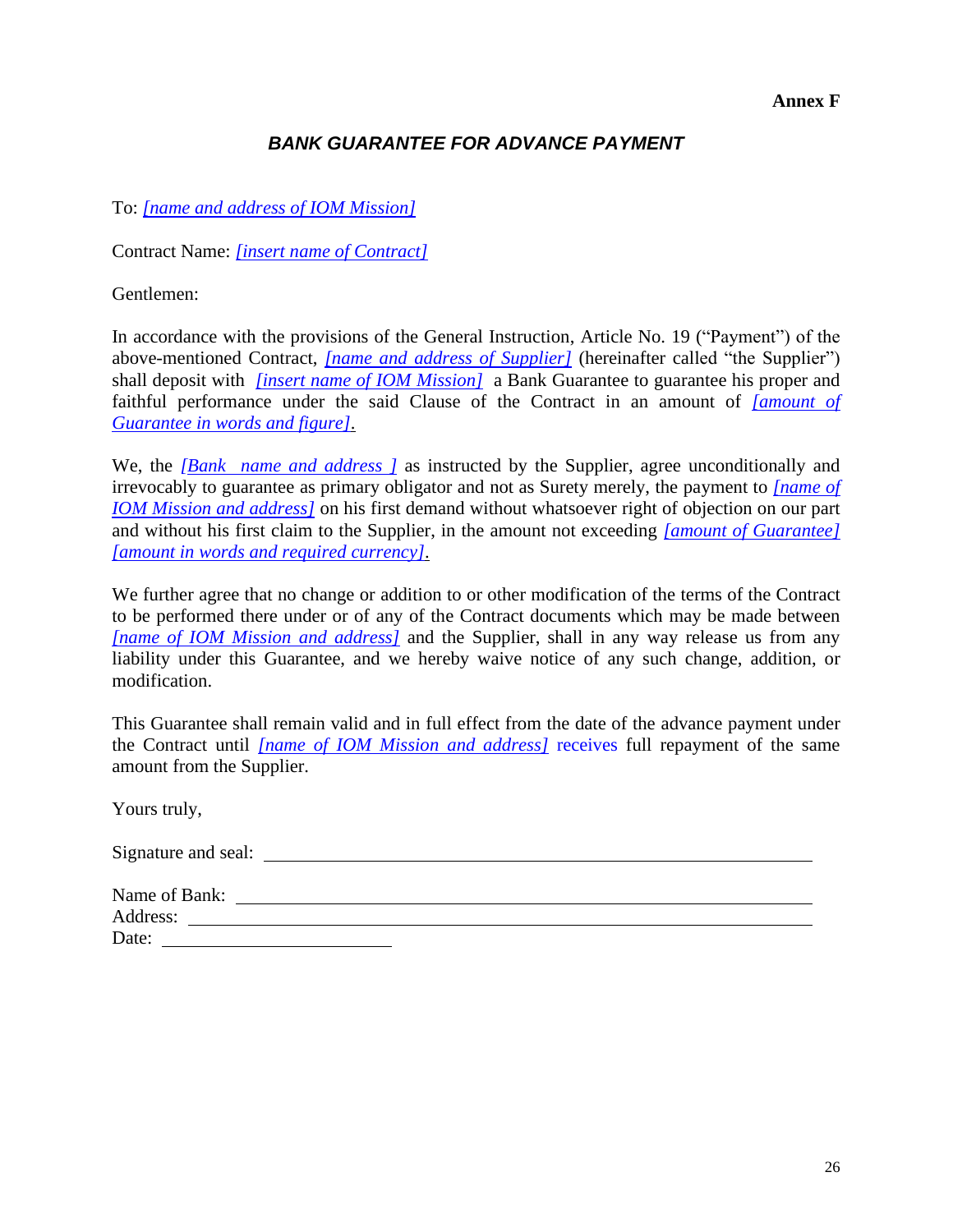#### Declaration of conformity for Suppliers

On behalf of the Supplier, I hereby represent and warrant that neither the Supplier, nor any person having powers of representation, decision-making or control over it or any member of its administrative, management or supervisory body, has been the subject of a final judgement or final administrative decision for one of the following reasons:

- a) bankruptcy, insolvency or winding-up procedures;
- b) breach of obligations relating to the payment of taxes or social security contributions;
- c) grave professional misconduct, including misrepresentation;
- d) fraud;
- e) corruption;
- f) conduct related to a criminal organisation;
- g) money laundering or terrorist financing;
- h) terrorist offences or offences linked to terrorist activities;
- i) child labour and other trafficking in human beings, any discriminatory or exploitative practice, or any practice that is inconsistent with the rights set forth in the Convention on the Rights of the Child or other prohibited practices;
- j) irregularity;
- k) creating or being a shell company.

On behalf of the Supplier, I further represent and warrant that:

- a) The Supplier is financially sound and duly licensed;
- b) The Supplier has adequate human resources, equipment, competence, expertise and skills necessary to complete the contract fully and satisfactorily, within the stipulated completion period and in accordance with the relevant terms and conditions;
- c) The Supplier complies with all applicable laws, ordinances, rules and regulations;
- d) The Supplier will in all circumstances act in the best interests of IOM;
- e) No official of IOM or any third party has received from, will be offered by, or will receive from the Supplier any direct or indirect benefit arising from the contract;
- f) The Supplier has not misrepresented or concealed any material facts during the contracting process;
- g) The Supplier will respect the legal status, privileges and immunities of IOM as an intergovernmental organization;
- h) Neither the Supplier nor any persons having powers of representation, decision-making or control over the Supplier or any member of its administrative, management or supervisory body are included in the most recent Consolidated United Nations Security Council Sanctions List (the "UN Sanctions List"), or are the subject of any sanctions or other temporary suspension. The Supplier will immediately disclose to IOM if it or they become subject to any sanction or temporary suspension;